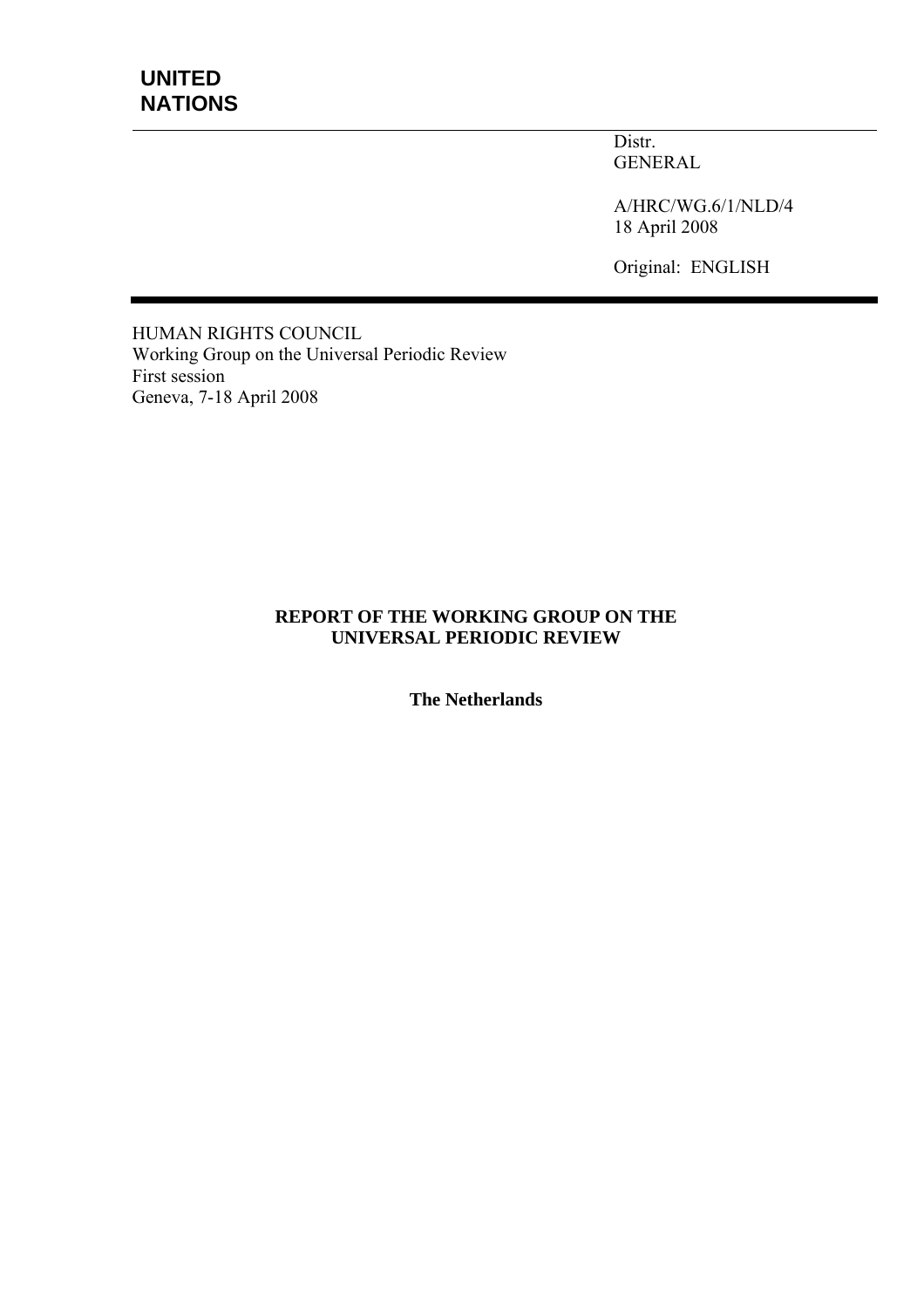# **CONTENTS**

 *Paragraphs Page* 

| II. SUMMARY OF THE PROCEEDINGS OF THE REVIEW PROCESS 5-77                |  |
|--------------------------------------------------------------------------|--|
| B. Interactive dialogue and responses by the State under review  19 - 77 |  |
|                                                                          |  |
|                                                                          |  |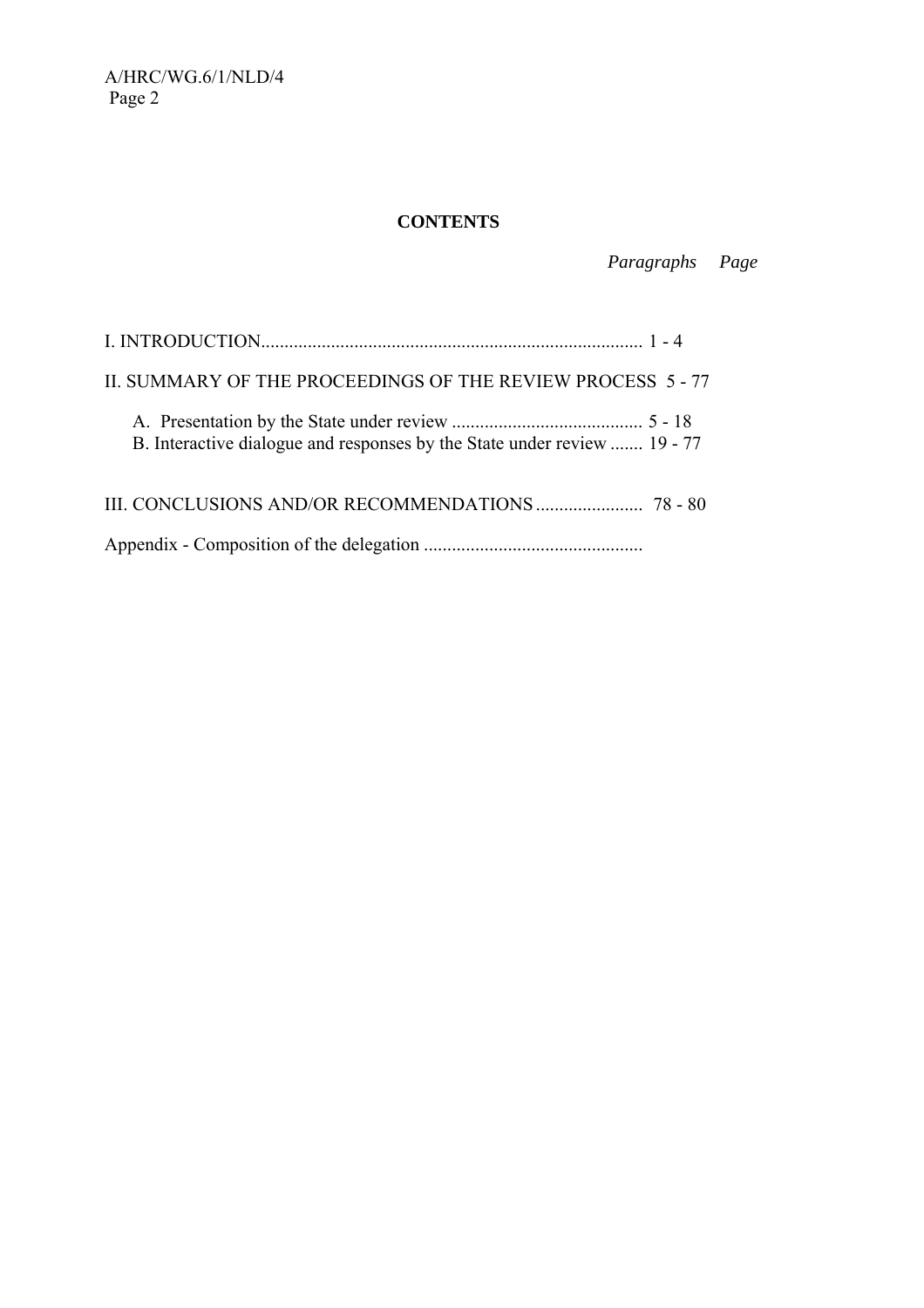# **I. INTRODUCTION**

1. The Working Group on the Universal Periodic Review, established in accordance with Human Rights Council resolution 5/1 of 18 June 2007, held its first session from 7 to 18 April 2008. The review of the Netherlands was held at the 13th meeting on 15 April 2008. The delegation of the Netherlands was headed by H.E. Ms. Nebahat Albayrak, State Secretary for Justice, Ministry of Justice. For the composition of the delegation, composed of 18 members, see appendix below. At its 17th meeting held on 18 April 2008, the Working Group adopted the present report on the Netherlands.

2. On 28 February 2008, the Human Rights Council selected the following group of rapporteurs (troika) to facilitate the review of the Netherlands: Peru, Pakistan, Nigeria.

3. In accordance with paragraph 15 of the annex to resolution 5/1, the following documents were issued for the review of the Netherlands:

(*a*) A national report submitted / written presentation made in accordance with paragraph 15 (*a*) (A/HRC/WG.6/1/NLD/1);

(*b*) A compilation prepared by the Office of the High Commissioner for Human Rights (OHCHR), in accordance with paragraph 15 (*b*) (A/HRC/WG.6/1/NDL/2); (*c*) A summary prepared by OHCHR, in accordance with paragraph 15 (*c*) (A/HRC/WG.6/1/NLD/3).

4. A list of questions prepared in advance by Denmark, Finland, Italy, the United Kingdom of Great Britain and Northern Ireland, France and Sweden was transmitted to the Netherlands through the troika. These questions are available on the extranet of the Universal Periodic Review.

# **II. SUMMARY OF THE PROCEEDINGS OF THE REVIEW PROCESS**

# **A. Presentation by the State under review**

5. At the 13th meeting on 15 April 2008, the State Secretary for Justice, Ministry of Justice, introduced the national report. She noted that there is currently an active discussion about fundamental human rights in the Netherlands, and that human rights have a strong basis in legislation, policy and enforcement process of the Netherlands. She stressed that the Netherlands does not expect only to receive compliments during the review, but is open to criticism and suggestions. She indicated that as a part of the Kingdom of the Netherlands, the Netherlands Antilles and Aruba also subscribe to many United Nations treaties and underlined that the representatives of the Netherlands Antilles are here as part of the delegation of the Netherlands.

6. Dutch society is characterized by pluralism with a wide range of ideologies, beliefs, lifestyles and value patterns. Freedom makes this pluralism possible. The Constitution of the Netherlands and human rights conventions have anchored these freedoms and are therefore a source of shared basic values. The State Secretary for Justice stressed that the Constitution does not have any order of precedence for the fundamental rights. Case law offers good insight into specific situations in which one fundamental right weighs more heavily than another.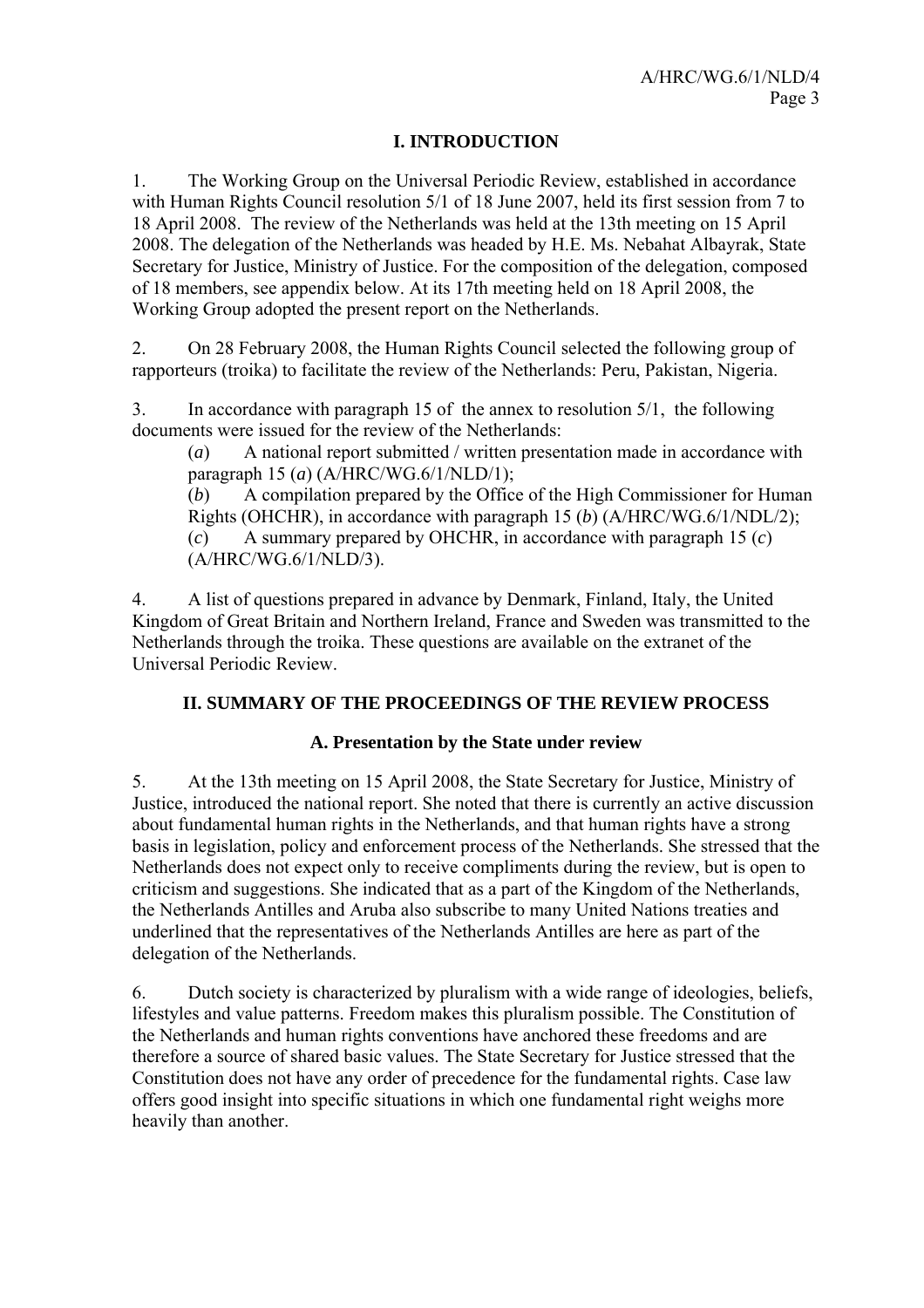7. Regarding prevention of terrorism, the State Secretary for Justice noted that respect and attention for human rights and the rule of law are starting points. She indicated that the Netherlands combats radicalization that precedes terrorist activities. One of the factors contributing to radicalization is the lack of political freedom and room for political and social participation. The promotion of good governance and the rule of law as well as respect for basic human rights and for cultural and religious diversity can contribute to the prevention of this radicalization. She also highlighted the importance of promoting the rule of law, which is conducive to the de-legitimization of the use of violence by groups of citizens. This includes countering the instigation of violence the Internet, other media, in education and religious institutions.

8. The Netherlands is building an effective mechanism to counter terrorism in the earliest possible stages. While this may mean that certain persons and organizations will have to be observed more closely, measures for combating terrorism are defined by law and enforced under legal supervision.

9. The Netherlands respects the absolute nature of the prohibition of torture in expulsion cases of terrorist suspects because human rights apply to everyone. This means that no one liable to Netherlands jurisdiction will ever be knowingly and wilfully subjected to treatment contrary to the provisions dealing with the right to life and the prohibition of torture. This is equally true for terrorist suspects and persons who fall within the scope of article 1F of the 1951 Convention relating to the Status of Refugees.

10. Human rights have a prominent role in addressing human trafficking and prostitution. The Netherlands combats trafficking and all related criminal activities fervently. The Netherlands is also the first country to have established an independent National Rapporteur on Human Trafficking in 2000. The Netherlands has imposed a period of reflection of three months, during which victims of trafficking can carefully consider whether or not they wish to cooperate with the police. Victims that decide to do so will receive a temporary residence permit. Those who do not cooperate can request a residence permit on special and individual grounds. Human rights also have an important role regarding Dutch policy on prostitution. The Netherlands lifted the ban on brothels in 2000. This has given the responsible authorities more and better possibilities to improve the position of sex workers, for example in the areas of safety, health and working conditions.

11. The State Secretary for Justice noted that the prevention and combating of discrimination is another issue requiring special attention. Discrimination, on whichever grounds, cannot be permitted. Consequently, prevention and combating discrimination require a substantial effort by the Government. Dutch laws prohibit discrimination and punish those breaking such laws. The Netherlands supports the victims of discrimination and has developed a new national infrastructure of antidiscrimination bureaus to assist the victims. The Netherlands is aware of the changes in its society since 2001 and has taken a wide range of measures to counter social divisions and the hardening of social attitudes. A policy plan is currently being developed that aims at combating racial discrimination on the labour market, in law enforcement, criminal investigation and on the Internet. The Netherlands strongly believes that real interaction between people of different backgrounds will help to combat discrimination and Islamophobia in the country. Respecting the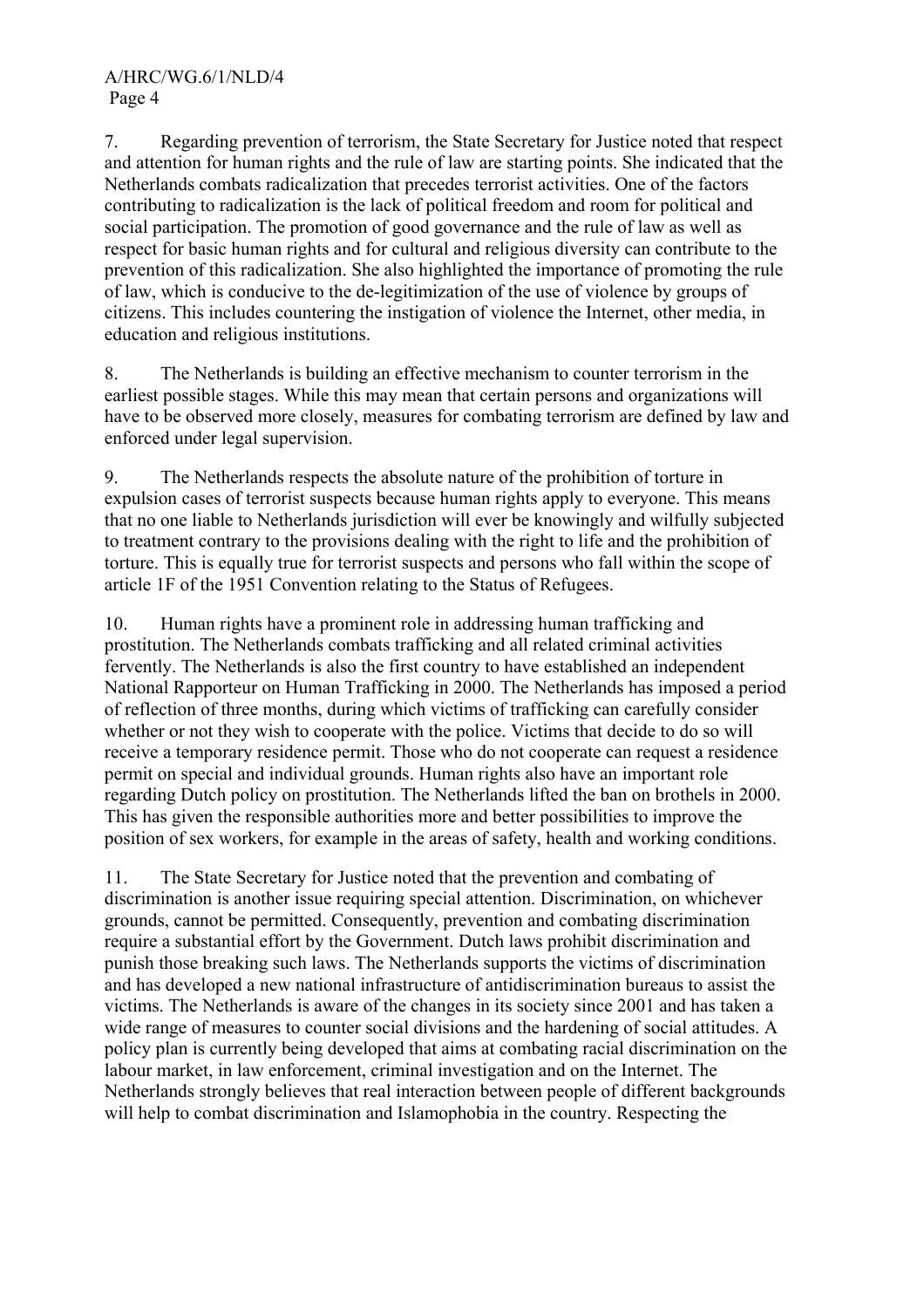freedom of Muslims to practise their religion is also a key theme of integration policies and is in line with a longstanding tradition of freedom of religion in the Netherlands.

12. The improvement of women's rights and emancipation remain important. The State Secretary for Justice stressed that the main issues in the policy of the Netherlands are labour participation, the position of women and girls from minority groups, safety and international emancipation policy. There is a special portfolio, the Minister for Emancipation, tasked with the coordination of the emancipation policy. All involved departments have their own responsibilities related to this issue.

13. She noted that the appointment of a Minister for Youth and Family, among other measures, shows the importance paid to children's rights by the Netherlands. In part as a result of the United Nations Study on Violence against Children, the Netherlands developed the Action Plan on Child Abuse "Children Safe at Home", with the objective to reduce the number of cases of child abuse. Activities are aimed at prevention, discovery, stopping and damage control.

14. The State Secretary for Justice addressed the written questions asked in advance by States. With regard to the question by Italy, she indicated that the Netherlands is currently preparing for the final decision-making on the establishment of an easily identifiable, effective and efficient national institution for the protection and promotion of human rights, operating in accordance with the Paris Principles. Several very valuable institutions are already active, such as the Data Protection Authority, the National Ombudsman and the Equal Treatment Commission. Careful consideration is necessary to decide on the most suitable place for this new institution within this existing field of institutions.

15. In response to a question by France on the signature of the International Convention on the Protection of All Persons from Enforced Disappearance, the State Secretary for Justice noted that on 11 April, the Council of Ministers decided to authorize the Permanent Representative of the Netherlands to the United Nations to sign this Convention. Regarding the question by the United Kingdom on the involvement of civil society in the preparation of the national report, the State Secretary for Justice noted that the Government consulted over 20 organizations representing ethnic minorities, women, children, refugees, aliens, homosexuals, detainees and many more.

16. In response to the question by the United Kingdom on measures concerning garments covering the face, the State Secretary for Justice informed that the Netherlands considers wearing clothing that completely covers the face as undesirable. Wearing such clothing impedes open communication between people and equal opportunities for men and women. It also hampers the position of women in social transactions. At the same time, wearing Islamic face-covering clothing such as the burka or niqāb is a form of religious expression, and religious freedom may only be restricted in specific and closely defined situations.

17. With regard to the United Kingdom's concern about de facto segregation in the field of education, she confirmed that this is a serious problem and addressing it is one of the priorities of this Government. She noted that the establishment of a centre for mixed schools is one of the measures, but that there are others. In response to the question by Italy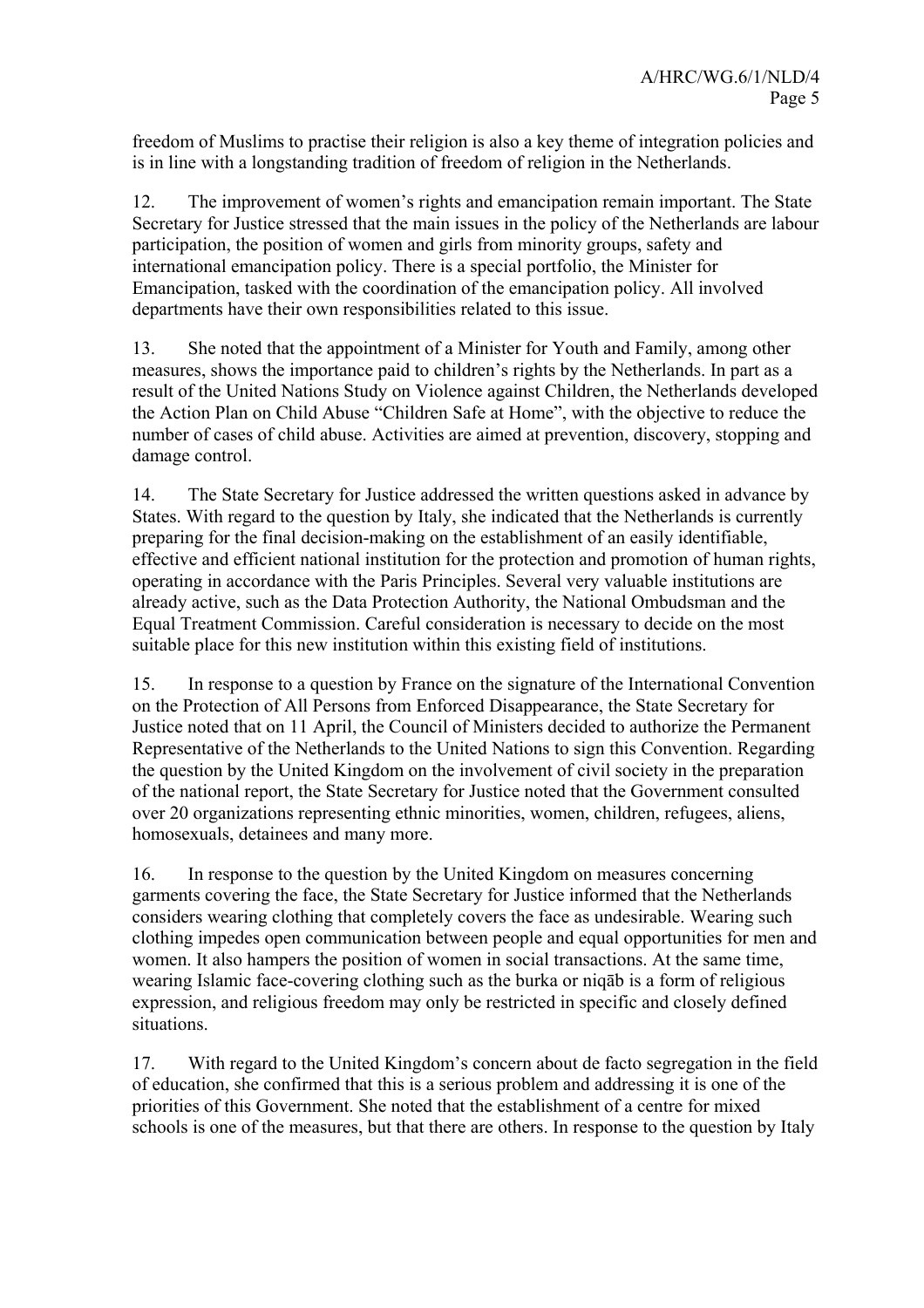regarding human rights education, primary and secondary schools choose their own programmes and educational resources within the framework of the so-called attainment targets and examination requirements set by the Netherlands.

18. On the question by Sweden about violence against women, following the report of Special Rapporteur on violence against women, she indicated that the Netherlands is working on a new action programme on domestic violence. Extra attention will be paid to prevention and early identification of domestic violence. Policy will focus on removing obstacles with respect to the exchange of information between professionals in the field of domestic violence.

# **B. Interactive dialogue and responses by the State under review**

19. During the ensuing interactive dialogue, a number of delegations welcomed the national institutional framework of the Netherlands as well as its commitment and achievements in the field of promoting and protecting human rights. The Netherlands was also praised for the high quality of its presentation and its national report, including the participatory and cooperative approach adopted for its preparation. Numerous delegations commended the Netherlands on its frank recognition of remaining challenges and issues. During the interactive dialogue, 37 delegations made statements.

20. Belgium noted the progress made by the Netherlands, in particular regarding the gender perspective and activities designed to provide greater opportunities to women of ethnic minorities. It welcomed the opening of a network of local offices to combat discrimination. Belgium requested information on work under way to set up a national human rights institution and how tasks will be divided between this institution and existing mechanisms.

21. The Holy See expressed its grave concern regarding reports that newborn handicapped infants have their lives ended by medical personnel. It raised the following questions: does the Netherlands recognize that the newborn child has rights under the International Covenant on Civil and Political Rights (ICCPR) and the Convention on the Rights of the Child (CRC) and that the newborn needs special safeguards and care, including appropriate legal protection, before as well as after birth? The Holy See concluded that the best way to respect the human rights of the child starts with the rejection of any forcible termination of his/her life, and with the recognition that the right to life is inviolable.

22. France invited the Netherlands to provide explanations regarding significant discrimination of immigrants, which continues to exist despite efforts already undertaken, especially in areas such as sports, leisure, employment and housing. With respect to the burning down of an asylum-seekers' home in 2005, which killed 11 people, France requested information on measures adopted to enhance the personal safety of asylumseekers. Noting that the Netherlands has signed the Convention on the Protection of All Persons from Enforced Disappearance, France recommended that it ratify the Convention as soon as possible.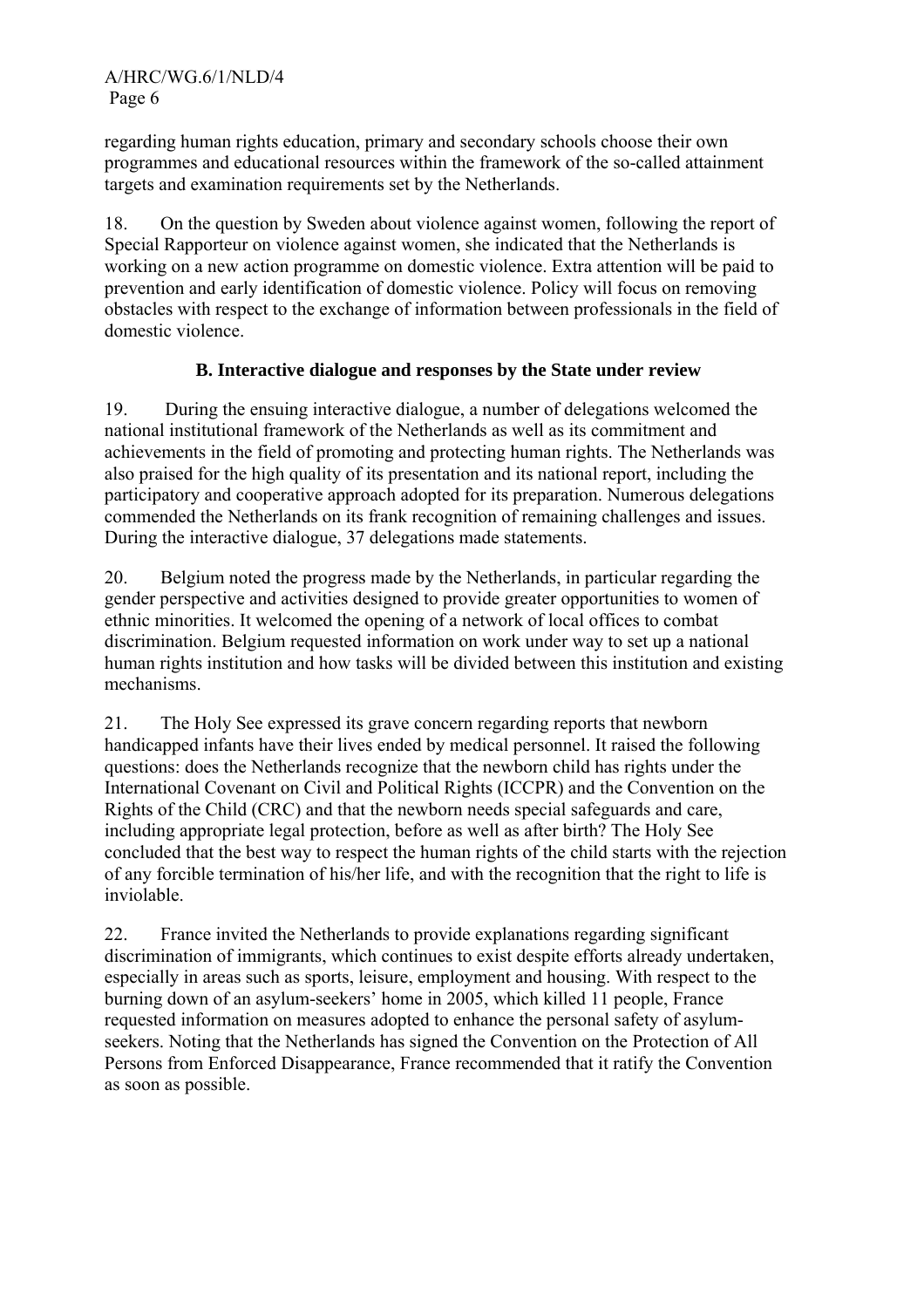23. By quoting a recent poll indicating support among the Dutch society for the reinstatement of the death penalty, Egypt asked what steps the Government intends to take to respond to such a popular demand. Egypt recommended that the Government initiate a debate on this issue, with a view to reaching conclusions consistent with international human rights law. Egypt recommended that the legality of prostitution be reconsidered given its impact on the realization of a whole range of rights; first and foremost, the fact that prostitution constitutes a flagrant violation of women's right to dignity. Egypt enquired about steps taken by the Government to stem a recent trend to exploit the phenomenon of migration for political gains and recommended that, consistent with the relevant obligations under international human rights law, a mechanism be established with a view to verifying that political parties and social institutions do not adopt racist or xenophobic programmes. With reference to the recent court ruling on statements made by the producer of the film "Fitna" not qualifying these as illegal hate speech but as being protected by the freedom to expression, Egypt recommended that Dutch lawmakers discharge their responsibility under ICCPR, in particular with regard to the prohibition of incitement to hatred by law, and enacting the necessary restrictions to protect the rights of others. Finally, with a view to helping to address the aforementioned problems, Egypt recommended that the Netherlands accede to the International Convention on the Protection of the Rights of All Migrant Workers and Members of Their Families (ICRMW).

24. Canada requested further information on how the new programme "Dealing with Domestic Violence" will address concerns expressed by both the Committee on the Elimination of Discrimination against Women (CEDAW) and the Special Rapporteur on violence against women in respect to the persistence of violence against women, including domestic violence. Canada recommended continuing efforts to intensify the investigation and prosecution of racial hatred and related violence through criminal legal proceedings and other measures.

25. The United States of America referred to a recent poll suggesting that parts of the Dutch society have negative views of Islam. It further noted that Dutch Muslims often feel compelled to defend themselves against prejudices regarding their poor integration, a high level of criminal activity among Muslim youth, and views of conservative Muslims on women's rights, homosexuality, and corporal punishment. Also, religious and ethnic minorities often perceive that they are discriminated against. The United States asked the Netherlands about its strategies to better integrate religious and ethnic minorities.

26. The United Kingdom noted with some concern the delays the Netherlands has faced in submitting its periodic reports to various United Nations bodies. It recommended to the Netherlands to ensure that in the future, information on the implementation of human rights conventions in the Dutch overseas territories be consistently included in its reports to treaty bodies, and offered assistance in sharing experiences in this respect.

27. Peru welcomed the fact that the Netherlands hosts many migrants and asylumseekers, and its approach to multiculturalism. It noted that the Netherlands has not ratified the ICRMW and recommended to the State to do so.

28. Brazil acknowledged that progress has been made, inter alia, with respect to the protection against racial discrimination. It expressed concerns at counter-terrorism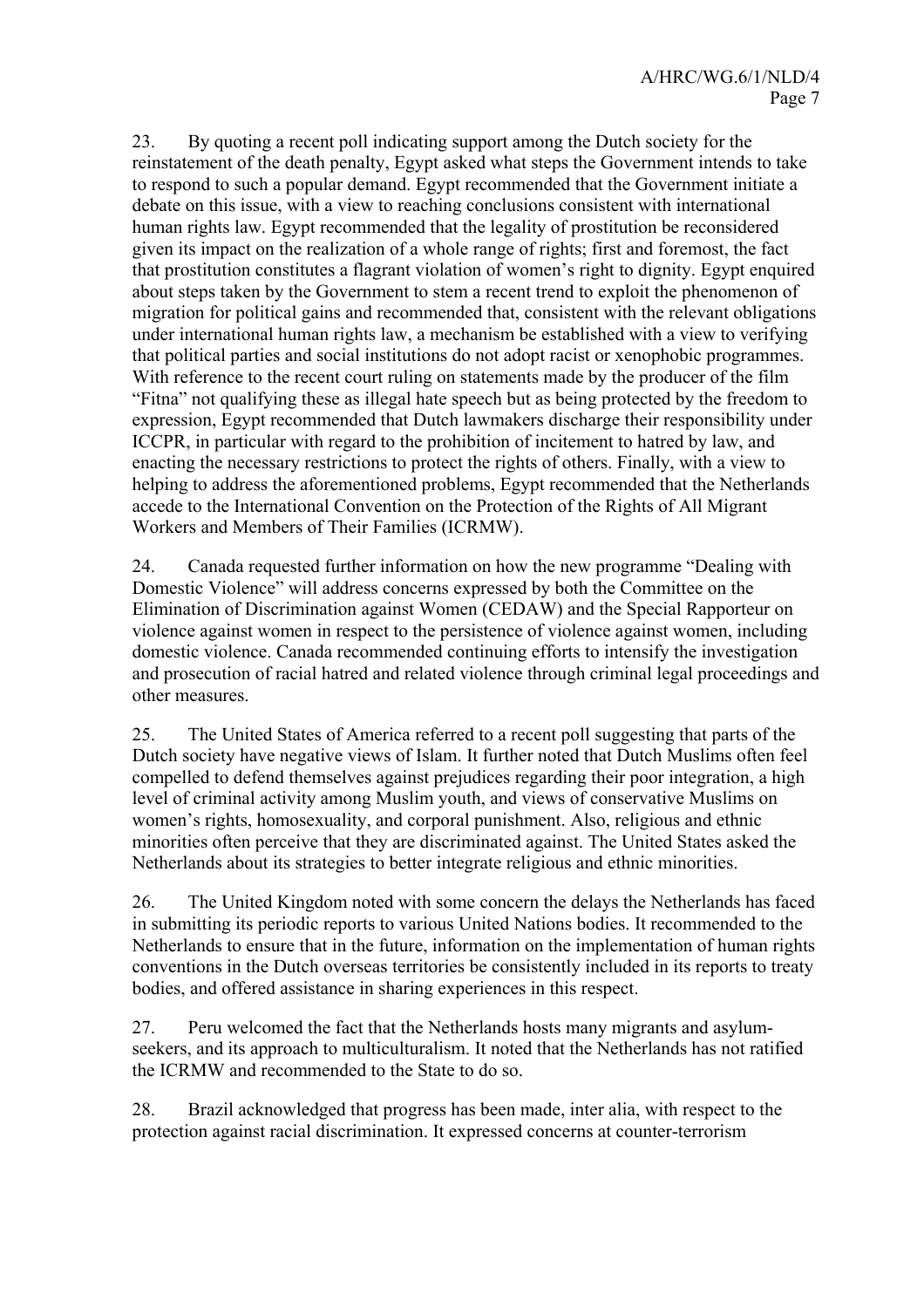measures and policies to combat human trafficking. It wanted to know how the act on expanding the scope of investigations and prosecution of terrorist crimes meets international human rights standards. It also enquired about the assessment of the Netherlands' current policy regarding immediate assistance to victims of human trafficking. It recommended considering the ratification of the Optional Protocol to the Convention against Torture and Other Cruel, Inhuman or Degrading Treatment or Punishment (CAT) and the Optional Protocol to CRC on the involvement of children in armed conflict.

29. Cuba noted that xenophobia and racism, particularly on the Internet and other media, and the stigmatization of religious and ethnic minorities are still present in the country. It stated that an anti-Islamic approach, which is an offence to people who hold that faith, is an exaggerated use of freedom of speech. In this context, Cuba wanted to know how the Government reconciles the freedom of speech with article 4 of the International Convention on the Elimination of All Forms of Racial Discrimination (ICERD), to which it has not tabled any reservations. It recommended the immediate implementation of all relevant articles. Cuba also asked how the Government reconciles counter-terrorism measures with the respect of human rights obligations and recommended that it consider revising all anti-terrorism legislation to bring it in line with the highest human rights standards.

30. The Russian Federation noted with satisfaction information that the Netherlands is working on the ratification of the Optional Protocol to CAT and the Optional Protocol to CRC on the involvement of children in armed conflict and recommended that clear time frames be set in this regard and that the Human Rights Council be informed accordingly. It enquired about reservations with respect to CRC and recommended that the question of their withdrawal be considered. Lastly, the Russian Federation recommended that in the future, all treaty bodies and all reports should cover not only the European part but also Aruba and the Netherlands Antilles and that the Netherlands withdraw its reservations to the International Covenant on Economic, Social and Cultural Rights with regard to the Netherlands Antilles.

31. In response, the State Secretary of Justice said that the division of tasks between the Ombudsman institution, the Commission on Equal Treatment and the projected national human rights institution is currently under consideration. The new institution should add value to existing infrastructure, and its tasks will be defined in accordance with the Paris Principles.

32. Regarding the issue of integration of ethnic minorities and refugees, the State Secretary of Justice stated that it wants to build bridges between citizens. While she noted that there will always be value-based conflict within the country because it is a multicultural society, she indicated that in a democracy based on the rule of law, such conflict can be solved peacefully. She also responded to the question regarding the persistence of discrimination, noting that it has a lot to do with the identity of the Netherlands. She stated that it is unfortunately always difficult to remove prejudice from peoples' minds. Politics, media and society as a whole have become more intense, and fostering real dialogue will help to counter prejudice.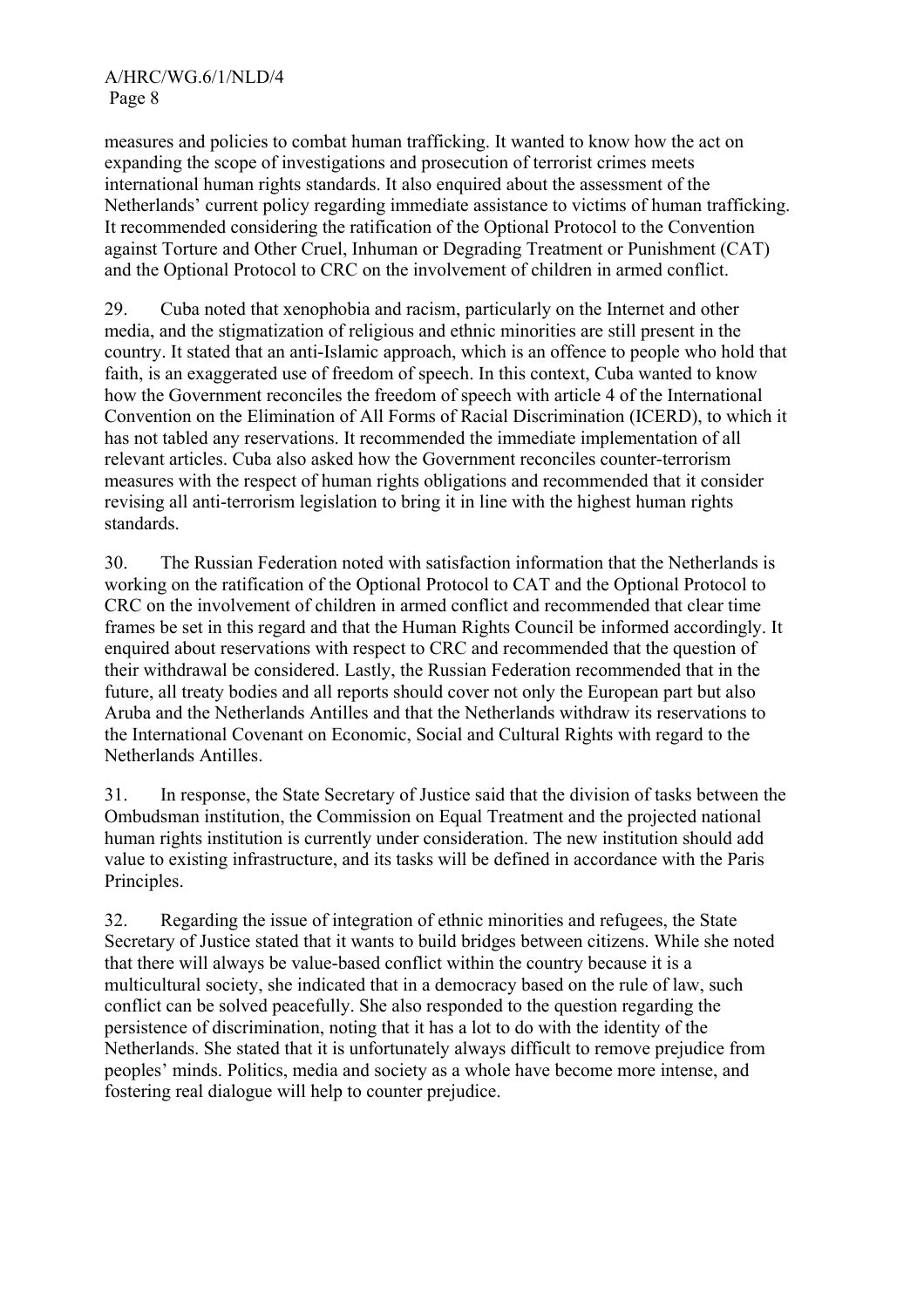33. On discrimination in labour participation, the State Secretary of Justice said that people must have every opportunity to work and to access the labour market on the basis of equal rights and equal treatment. According to the Planning Bureau of the Netherlands, the growth of the labour market will slow down, an issue which is retaining very specific attention by the Minister of Social Affairs and Employment. In response to Egypt's remark, the State Secretary repeated that it firmly opposes the documentary "Fitna" and the decision of the filmmaker to show it on the Internet, noting that such an action is marked by a desire to create polarization. The Netherlands was pleased to see that reactions now are such as they are, and that the position of Muslims in the Netherlands is welcomed and encouraged.

34. On domestic violence, the State Secretary of Justice said that the emphasis of the new action programme will be on consolidating results and responses to new developments, particularly on prevention and early identification. A national awareness campaign on violence against women was launched, as were a national hotline and a special website in April 2007. Regarding all forms of violence against women, such as sexual crimes, domestic violence, abuse and honour-related violence, the Emancipation Monitor addresses this with statistics and updates on prevalence and type of violence. As stated earlier, she said that its aim is to give immediate assistance to victims of trafficking. The Netherlands has implemented all the recommendations made by the National Rapporteur on Trafficking.

35. The State Secretary of Justice mentioned that lifting the ban on brothels in 2000 enabled the Government to exercise more control over the sex industry and to counter abuses. The police makes frequent controls, picks up on violations, and takes actions against sexual violence and trafficking. This has led to improved working conditions of prostitutes with regard to their health and safety. She also addressed questions regarding the issue of the end-of-life decisions for newborn handicapped infants whose suffering is unbearable. In recent State reports, the Netherlands has reported on developments on this issue, noting that hospital personnel can often face difficult decisions in this regard. Action to end the life of newborn handicapped infants is criminal even if the suffering is unbearable, and is considered homicide in the Netherlands. Nevertheless, extremely complex medical issues are raised when the infant has congenital abnormalities which cannot go away. In 2006, a Committee of Experts to advise on end-of-life decisions was established.

36. On the fire incident which resulted in the loss of 11 lives of illegal aliens who were about to be repatriated, the State Secretary of Justice said that the fire did not occur in a reception centre for asylum-seekers but in a detention centre for illegal aliens. The Netherlands has taken measures to improve fire prevention safety in reception and detention centres.

37. The State Secretary of Justice addressed the new legislation on counter-terrorism, indicating that the possible effects of all legislative measures on human rights are taken into account in new lawmaking process, in particular when such measures address sensitive issues such as the prevention of terrorism. Parliament will use all means and instruments to examine the compatibility of new legislation with human rights. She said that therefore the legislation meets international human rights standards.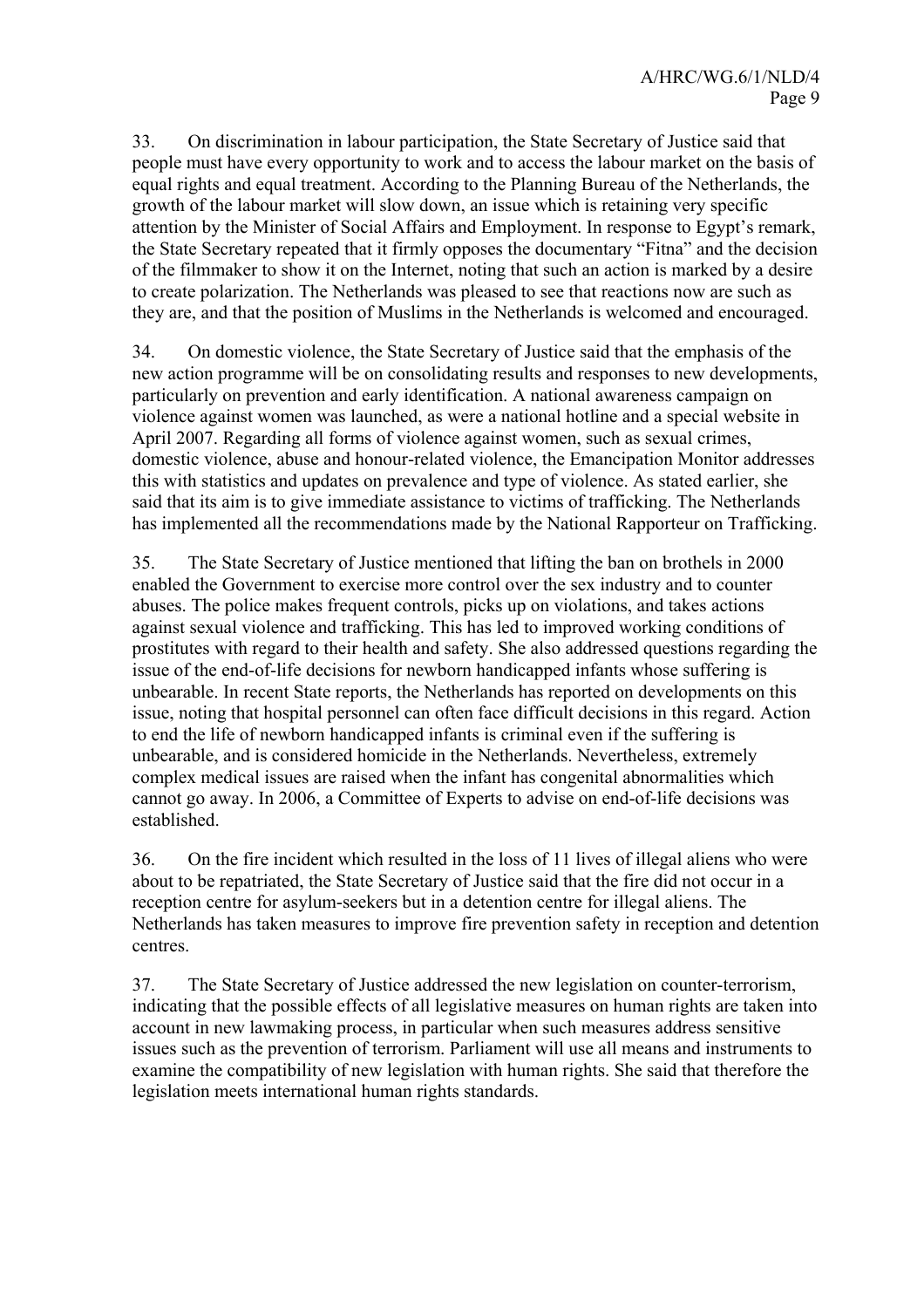38. The State Secretary of Justice stated that the Optional Protocol to CRC on the involvement of children in armed conflict is currently being reviewed by Parliament with a view to ratification and the Optional Protocol to CAT will be submitted to Parliament in the course of 2008. On the issue of the status of human rights in the overseas territories, she indicated that the overseas territories are independently responsible for their own reports to treaty bodies but experience challenges in this respect. The Netherlands Antilles adopted a policy on human rights to improve its compliance with and reporting on human rights treaties. The Netherlands accepted the offer from the United Kingdom to share its experience in this regard.

39. Regarding the opinion poll mentioned by Egypt and the question on the death penalty, the State Secretary of Justice noted that the Government is not run by opinion polls, even if it may be interesting to look at them. It also indicated that this poll does not represent the majority of Dutch society nor Parliament – Government is run by elected political representatives. It stated its firm opposition to the death penalty, and that its respect for human rights is basic in this position.

40. The Islamic Republic of Iran shared concerns expressed by treaty bodies and special procedures on a series of human rights violations, including increasing instances of Islamophobia and occurrences of racist and xenophobic incidents, as well as various manifestations of discriminatory attitudes towards ethnic and religious minorities and – most recently – a defamatory film against the Koran as an example of incitement to religious and racial hatred. It also expressed concern, inter alia, about discrimination in society and violence against immigrants, minority women, persistence of violence against women, the high incidents of child abuse, the high number of women and girls who are victims of trafficking, and the low presence of women in public and private sectors. Iran also expressed concern about the lack of legal access of persons in police detentions during the initial period of interrogation, the excessive length of pre-trial detention, and the high number of non-convicted detainees in the Netherlands Antilles and Aruba. Iran asked about concrete measures taken by the Government to tackle the incitement to racial and religious hatred. Iran recommended that the Netherlands strengthen its rules and regulations in this respect, particularly with regard to defamation of religions and Islamophobia. Iran was also concerned about the persistence of domestic violence and recommended to the Netherlands to promote and strengthen the foundation of the family and its values among the society.

41. With reference to the national report noting that people of Dutch origin and migrants still live in separate worlds, Turkey wanted to hear the views of the Government on measures which may be taken to address the issue of de facto school segregation as reported also by the Committee on the Elimination of Racial Discrimination (CERD) and the Committee on the Rights of the Child. Turkey also asked for further information about measures taken in relation to discrimination in the labour market. Finally, Turkey encouraged the Government to take a leading role in setting the tone of the current national debate on integration issues. Integration should be regarded as a two-way process and the voices of migrants and other groups should also be heard.

42. Pakistan indicated that the national report notes that there may be cases where individual freedoms and self-actualization seem to lead to a failure to acknowledge the rights of others – hence restrictions ought to be imposed on individual freedom if it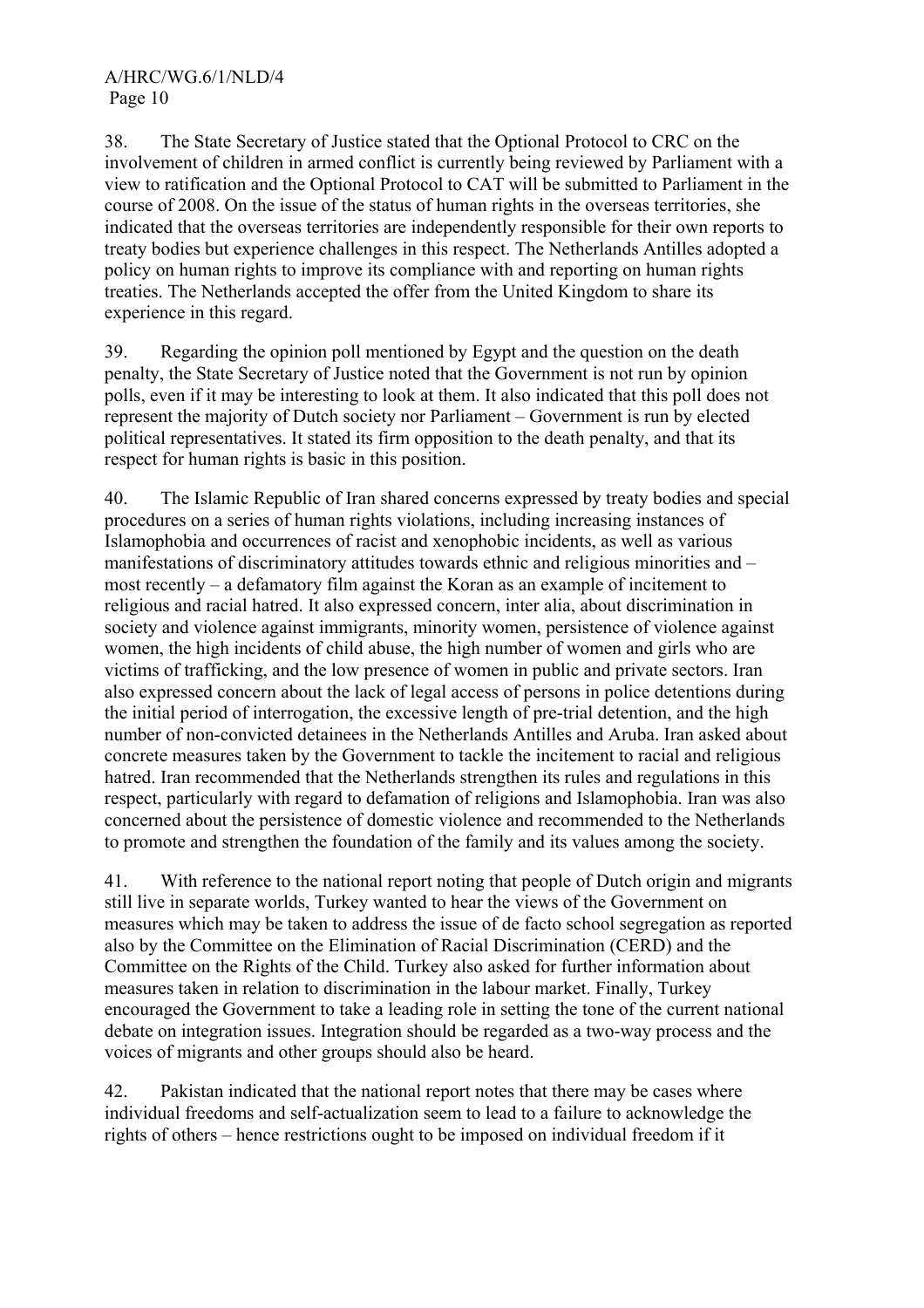infringes other citizens' wellbeing or freedom of choice. Despite an array of laws and a framework to combat racism and xenophobia, Pakistan noted recent actions to incite racial hatred and religious intolerance that have shocked Muslims around the world. It noted that a defamatory documentary released by a Dutch parliamentarian, intended to demonize Muslims and distort the message of the Koran, has been widely and strongly condemned. While stating that the documentary violates articles 19 and 20 of ICCPR and article 4 of ICERD, Pakistan commended steps taken by the Prime Minister of the Netherlands and his Government to stop the release of the documentary. It invited the Netherlands to provide information about any steps taken by the Government to stem the recurrence of such acts of xenophobia and Islamophobia, and recommended that the Government complete its investigation about civil and criminal implications concerning the release of the film and initiate prosecution of the author in accordance with the law of the Netherlands.

43. Malaysia stated that the rights of individuals must be enjoyed in harmony with the rights of others in the community and recommended that the Government consider formulating measures that would recognize that a truly meaningful enjoyment of the right to freedom of expression is only realized when exercised with responsibility. Malaysia asked for some examples of the 102 proposals listed in the new human rights strategy.

44. Slovenia asked, also to be reflected as a recommendation, about what has been done to adopt a gender perspective during consultations and in the national report, including in the outcome of and follow-up to the review. While welcoming the appointment of a Minister for Youth and Family in 2007, it expressed concern about the lack of sufficient mental health services for adolescents, the prevalence of drug and alcohol abuse, teenage pregnancies and sexually transmitted infections, and requested more information on programmes and measures to prevent or reduce drug and alcohol abuse.

45. Guatemala shared the sentiment expressed in paragraph 93 of the national report. Nevertheless, it stressed that xenophobia and racism are a threat and that, while commendable, it is not enough to adopt progressive laws; actions for their implementation are needed. It encouraged the Government to continue its initiatives to combat xenophobia and discrimination, especially regarding asylum-seekers and migrants. In that connection, it stated that the developed countries should ratify ICRMW.

46. China noted that the spread of the Internet has facilitated a free flow of information and regretted implications on the dissemination of pornography, the planning of terrorist activities and the incitement of racial and religious hatred. It noted measures adopted, such as the establishment of a national cybercrime centre and the ratification of the Council of Europe Convention on Cybercrime. China wanted to know to what extent these measures have been effective and whether the Government was ready to adopt further measures.

47. Belarus said that the situation regarding torture in the Netherlands is not ideal; the Netherlands has not ratified the Optional Protocol to CAT although it had expressed its intention to do so in its voluntary pledges in 2006. In 2007, the Committee against Torture expressed a whole set of serious concerns and made recommendations in respect of the situation of torture in Aruba and the Netherlands Antilles. Quoting extracts from the summary report on 13 NGOs, "These organisations are increasingly concerned at continued illusions to the role of the Netherland in human rights protection worldwide are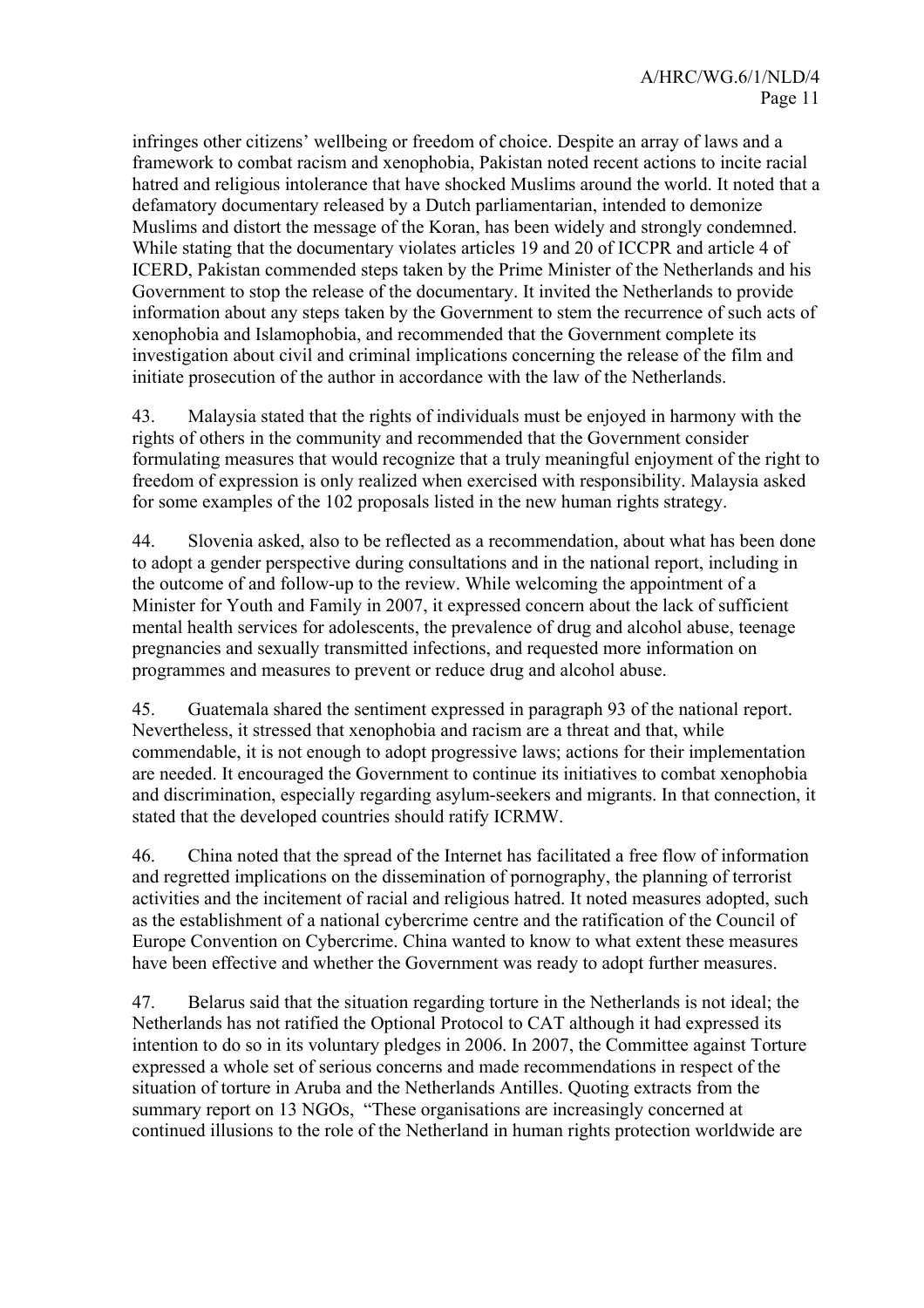not put in practice at the national level anymore", Belarus hoped that the present statement will be taken constructively by the Netherlands. Belarus recommended that the Netherlands take part in international activities to promote and protect human rights on the basis of equitable and mutual respect for dialogue.

48. Indonesia sought clarification about governmental strategies to alleviate the continued discrimination in the field of education and employment faced by ethnic groups. It also wanted to know whether the Government has investigated and carried out any preventive or awareness-raising measures following reports on the stigmatization of and discrimination against certain members of minority groups, and whether it had considered new policies to address increased incidents of Islamophobia. Indonesia enquired about strategies to improve asylum procedures and to avoid discrimination of undocumented migrants. It also asked how the Government further assures that international human rights norms fall in line with national legislation in order that it may be applicable in all its territories. Finally, Indonesia recommended that the Netherlands undertake consistent efforts to counter racism and promote social and religious cohesion.

49. India recommended that the Netherlands continue to engage in a national dialogue with a view to promoting respect for diversity and tolerance and consider establishing an institutional mechanism to ensure this. India asked whether the freedom to freely profess, practice and propagate one's religion and faith is a fundamental right. Against the backdrop of considerable socio-economic achievements, India is intrigued by the figures regarding the prevalence of domestic violence and asked about the reasons behind this situation. India recommended that the Netherlands consider implementing the recommendations of the Special Rapporteur on violence against women and CEDAW in this regard.

50. Noting the absence of a specific law to regulate restrictions on individual freedoms, Ghana asked what methods and procedures are used to determine when the exercise of individual freedoms infringes disproportionally on other citizens' wellbeing or freedom of choice. It also wanted to know whether the Government was succeeding in its efforts to prevent the portrayal of girls and women as sex objects. Ghana recommended strengthening measures to increase the participation by ethnic minority women in line with CEDAW recommendations, and intensifying human rights education.

51. The Republic of Korea welcomed the development of an action plan on the role of human rights education in society. It recommended that general awareness of diversity and multiculturalism be promoted at all levels of education. It also noted that the Human Rights Committee had expressed concern about the issue of euthanasia and the possible violations of ICCPR concerning review procedures on the termination of life on request and assisted suicide. The Republic of Korea wished to know what measures are being taken to address this concern.

52. Nigeria noted that the policy of the Netherlands, which places emphasis on freedom of expression and equality of all citizens without regard to their political convictions, religion or race, encouraged the influx of a large group of immigrants. It enquired about measures taken to properly investigate cases of human trafficking with a view to punishing the perpetrators rather than the victims. Nigeria recommended that the authorities take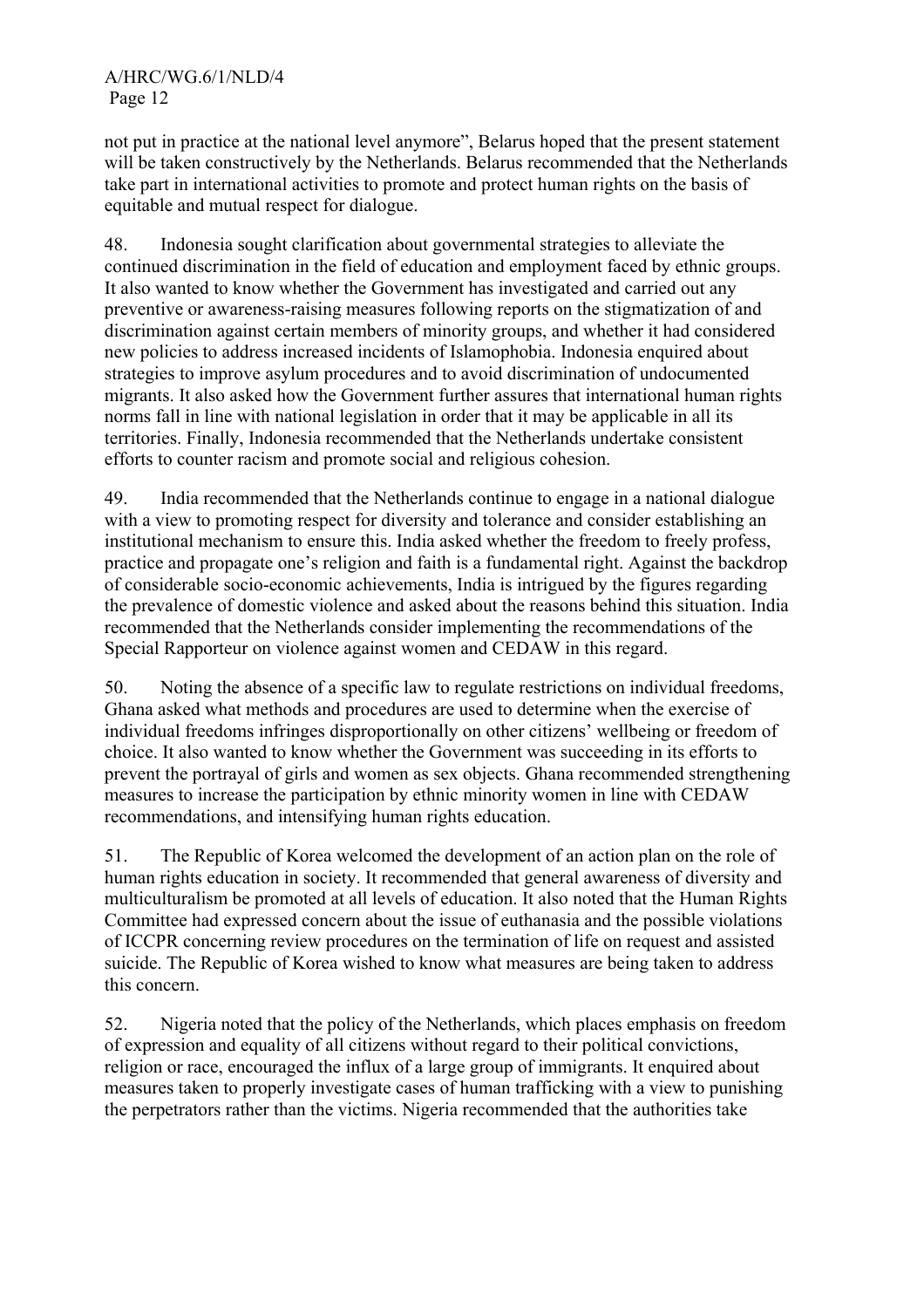appropriate measures to prevent the use of excessive force by security forces when forcibly repatriating migrants, refugees and asylum-seekers.

53. Bangladesh noted that the Government has adopted a policy of integration to assimilate their migrant population in the society. It asked how the Government contemplates integration keeping in view the social and cultural rights and other fundamental rights of migrant population. It shared the Government's view that the explosive increase in the Internet usage poses new challenges to the protection of human rights. Bangladesh appreciated the creation of a new cybercrime centre and would like to know about the scope of the centre and its effectiveness so far. Bangladesh referred to the concern expressed by CEDAW about the number of women and girls victims of trafficking, and stated that the Government should address the issue of demand in the destination country in order to be successful in the fight against trafficking in persons. In regard to instances of incitement of racial hatred and religious overtone, Bangladesh appreciated the government to dissociate or deplore such incidents. Such acts are condoned in the name of freedom of expression and opinion, without fully appreciating and exercising internationally agreed limitations set for by ICCPR, particularly articles 19 and 20. Bangladesh recommended that the Government, while promoting the rights of freedom of opinion and expression, also pay due attention to commiserating responsibility and respect for others.

54. Italy referred to recommendations made by CEDAW to take effective measures to eliminate discrimination against women refugees and other women from ethnic minorities. It also referred to comments made by the Special Rapporteur on violence against women on the fact that Dutch law excludes undocumented migrant women from access to social welfare benefits, including to shelters for those facing violence. Italy invited the Netherlands to elaborate on the latest initiatives undertaken to address these issues.

55. The State Secretary for Justice stressed its position on the documentary film "Fitna". The film exploited fears in society and comes at a period of time following attacks in New York, London and Madrid as well as the murder of Theo van Gogh in the Netherlands. Debates on changes in society increasingly address religion, freedom of religion, particularly Islam, and the position of Islam in Western democracy. Debates on integration are often placed unjustifiably in the context of religion. The documentary addresses all these changes but aims at polarizing and dividing non-Muslims from Muslims, by stereotyping the beliefs of Dutch Muslims with the ideology of a small group of extremists. Fortunately, Dutch Muslims and Muslim organizations have reacted calmly and with dignity at the film and have openly rejected any form of violent reaction to this film. The Dutch Muslim organizations have also played a crucial role in explaining the situation in the Muslim world abroad; have defended freedom of expression, which is one of the fundamental rights, and discouraged Muslim Governments from boycotting the Netherlands. The Netherlands will continue to address this problem in cooperation with Muslims living in the Netherlands. As the Prime Minister stated, the public prosecutor is currently investigating possible criminal offences as concerns the film.

56. On the issue of cyber-crime and discrimination on the Internet, the Netherlands shared concerns about dissemination of racial and discriminatory material and continues its efforts to tackle online discrimination and to increase funding of the Complaints Bureau for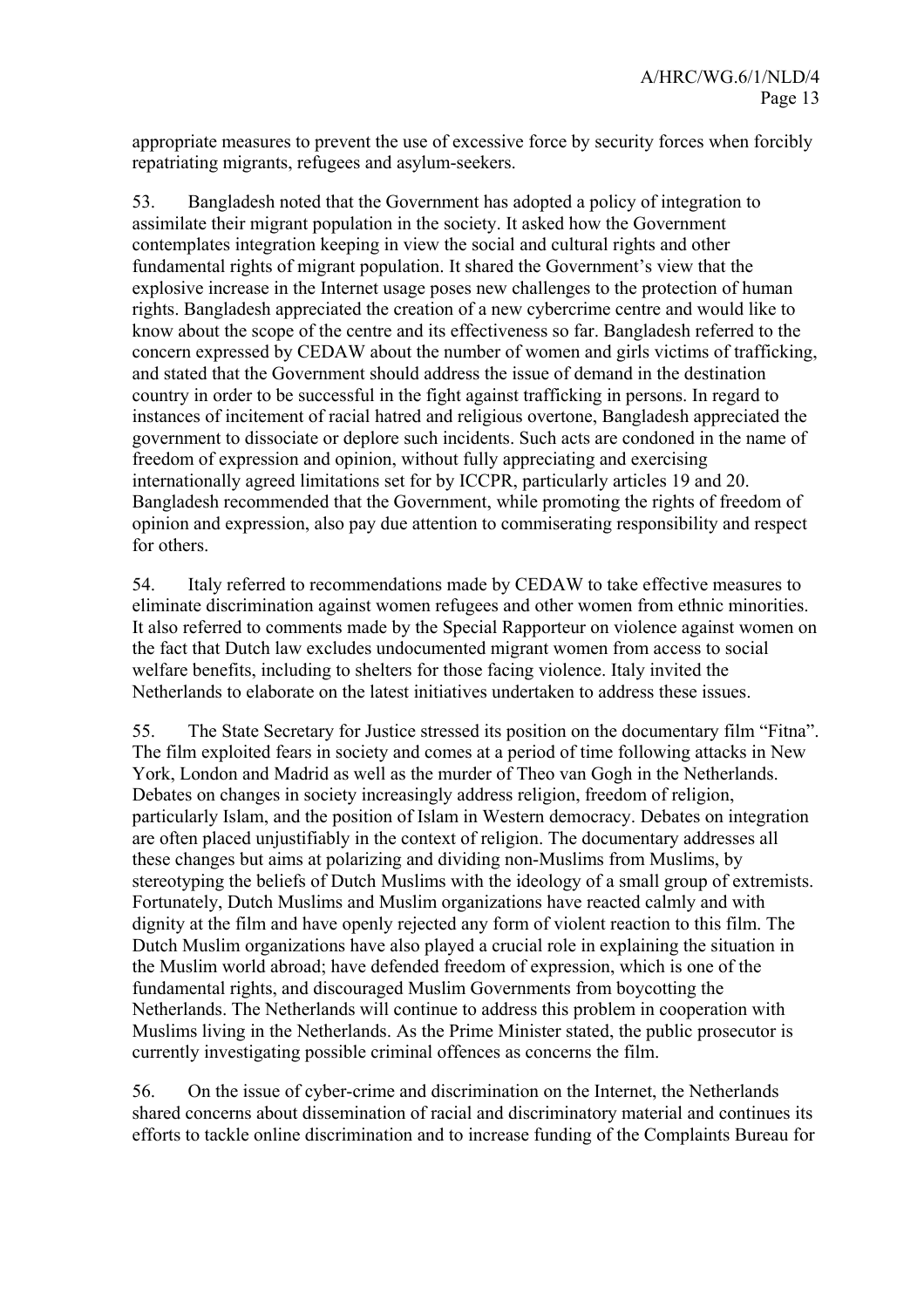Discrimination on the Internet (MDI) for 2007. The National Cyber-crime Reporting Centre targets extremist utterances by responding to the public and monitors the Internet. The State Secretary of Justice is of the view that an international approach is needed to combat racism on the Internet. New measures have been announced in December.

57. On issues relating to integration, the Netherlands have already been and are in the process of developing approaches to integration. The underlying concept is that the increasing diversity in Dutch society is a positive development but with strings attached. This means that people must respect freedom of religion, freedom of expression and equality of men and women. Criminal behaviour and discrimination against those of different beliefs, gender or sexual orientation or against those who have a different lifestyle will not be tolerated. The State Secretary of Justice said that integration is a two-way process, in which all citizens are expected to participate, with expectations of the receiving society.

58. Regarding questions about ethnic barriers in education, the Netherlands referred to its national report which states that it is keen to ensure that children attending segregated schools come into contact with each other. Since 2006, agreements have been reached at the municipal level and schools have to report on what they are doing to counter segregation. Both local authorities and schools can turn to the Expertise Centre on Multi-ethnic Schools, which was set up in 2006. The Education Inspectorate also ensures that schools are making an adequate contribution. Pilot projects will be launched in 2008 to see what is being done to tackle this problem. Segregation in school is also about segregation in housing, which is one of the major concerns of the moment.

59. The State Secretary of Justice shared concerns at the existence of domestic violence and its effects on society and individuals. She admitted that it affects women disproportionately, and that in most cases, it is inflicted by their intimate partners or expartners or family members. Men are also affected, as in the cases of honour-related crimes. For that reason, she stated that at present its policy is gender neutral. However, and partly due to the recommendations made by treaty bodies and the Special Rapporteur on violence against women, the Government is considering whether a gender-specific formulation of policy is advisable.

60. On the issue of trafficking and the position and abuse of women, the State Secretary of Justice gave the example of recent prosecutions of traffickers between Nigeria and the Netherlands, due to cooperation with Nigeria on this issue.

61. Regarding anti-discrimination policy, the State Secretary of Justice referred to the report of the Netherlands to CERD submitted in November 2007, which includes information on its anti-racist policy. She added that while the action plan does not include any actions vis-à-vis the Human Rights Council, the Netherlands does envisage promoting a draft European Union policy which will include human rights assessments. She indicated that will try to make the full action plan available to the Human Rights Council, as was the case with the underlying strategy.

62. The State Secretary of Justice indicated that the Netherlands secures rights to social security to both legal and illegal migrants. Certain basic needs of illegal migrants are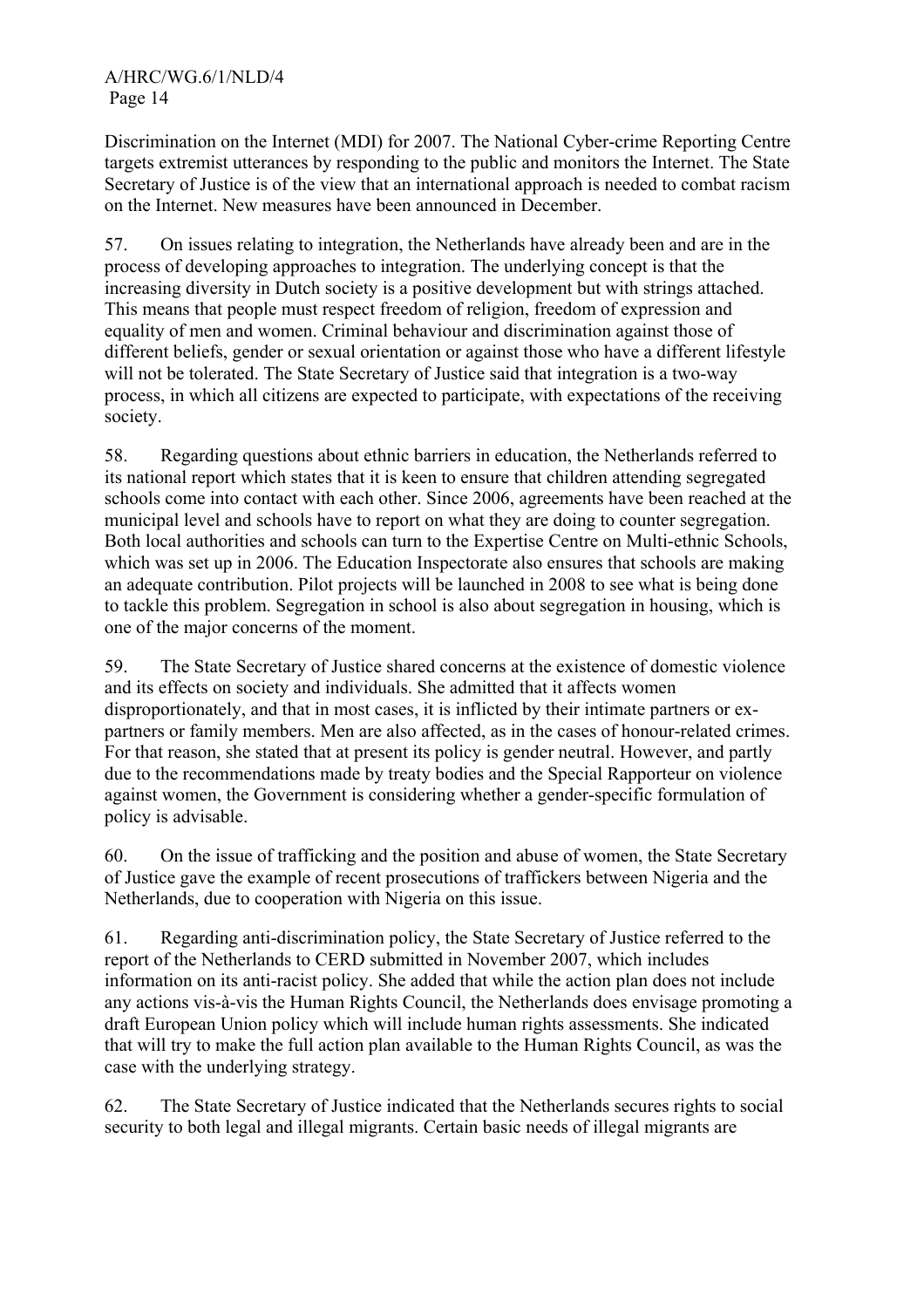secured, but it would go too far to bring the level of access to social rights of illegal migrants to the same level as those of legal migrants. This position is well known in the United Nations. It added that undocumented migrants have access to education, legal aid, and health. The Netherlands has also adjusted to provide allowances for victims of domestic violence. She indicated that the National Minister for Youth and Family deals with how to strengthen family values, and issued a youth and family programme. Regarding euthanasia, she indicated that the United Nations has recommended a regular evaluation of the Act. Such an evaluation process already exists and we have followed it. The 2007 report can be made available for all; it basically shows that the Netherlands meets the three key aims of the act namely to ensure social control, guarantee quality medical decisions at the end of life, and provide certainties for medical personnel.

63. Mexico asked why the Netherlands had not signed ICRMW. It further asked about legislation to prevent discrimination, and whether it covers all inhabitants/citizens of the Netherlands, including migrants, and those of Aruba and the Netherlands Antilles. Mexico recommended that the Netherlands review its legislation in order to protect fundamental rights of all persons, independently of their migrant status. It also recommended that necessary measures be taken regarding discrimination against women refugees, migrants and women from ethnic groups, and to guarantee the integration of all female children. With regard to asylum procedures, it requested details about the accelerated procedure of 48 hours. Mexico also recommended establishing or strengthening the machinery for reviewing the accelerated procedure in order to guarantee the rights of the asylum-seekers.

64. Israel was interested in the multi-pronged methodology that the Government has implemented to tackle trafficking in persons, including the establishment of the post of a National Rapporteur on Trafficking in 2000. It invited the Netherlands to share its views on the effectiveness of this approach, and asked about the interplay between these mechanisms and how duplication would be avoided. Israel also wanted to know which enforcement responsibilities were available to these institutions and asked for an assessment of concrete and tangible results in combating trafficking in the last eight years.

65. With reference to respective parts of the compilation and summary reports prepared by OHCHR, Algeria recommended that the Netherlands include information on the implementation of human rights treaties in overseas territories, and remove the reservation to article 8 (1) (d) of the International Covenant on Economic, Social and Cultural Rights in respect of the Netherlands Antilles. It drew attention to concerns expressed by CERD about the sharp increase in the number of complaints, in particular those concerning Islamophobia and the manifestations toward ethnic minorities. It also noted that the Employment of Minorities Act is no longer in force. Algeria recommended that the Netherlands continue to promote awareness of diversity and multiculturalism at all levels of education and to ensure proper representation of minorities in the labour market, as per the ratio of minorities. Algeria recommended that the Government take proactive measures aimed at preventing the instrumentalization of the freedom of expression to justify campaigns of incitement to racial hatred and violence in the Netherlands. Algeria recommended the Netherlands adhere to ICMRW and to increase its efforts to prevent acts of discrimination in this area. Algeria recommended to the Netherlands to undertake an indepth study on trafficking and exploitation of children, particularly with regard to sexual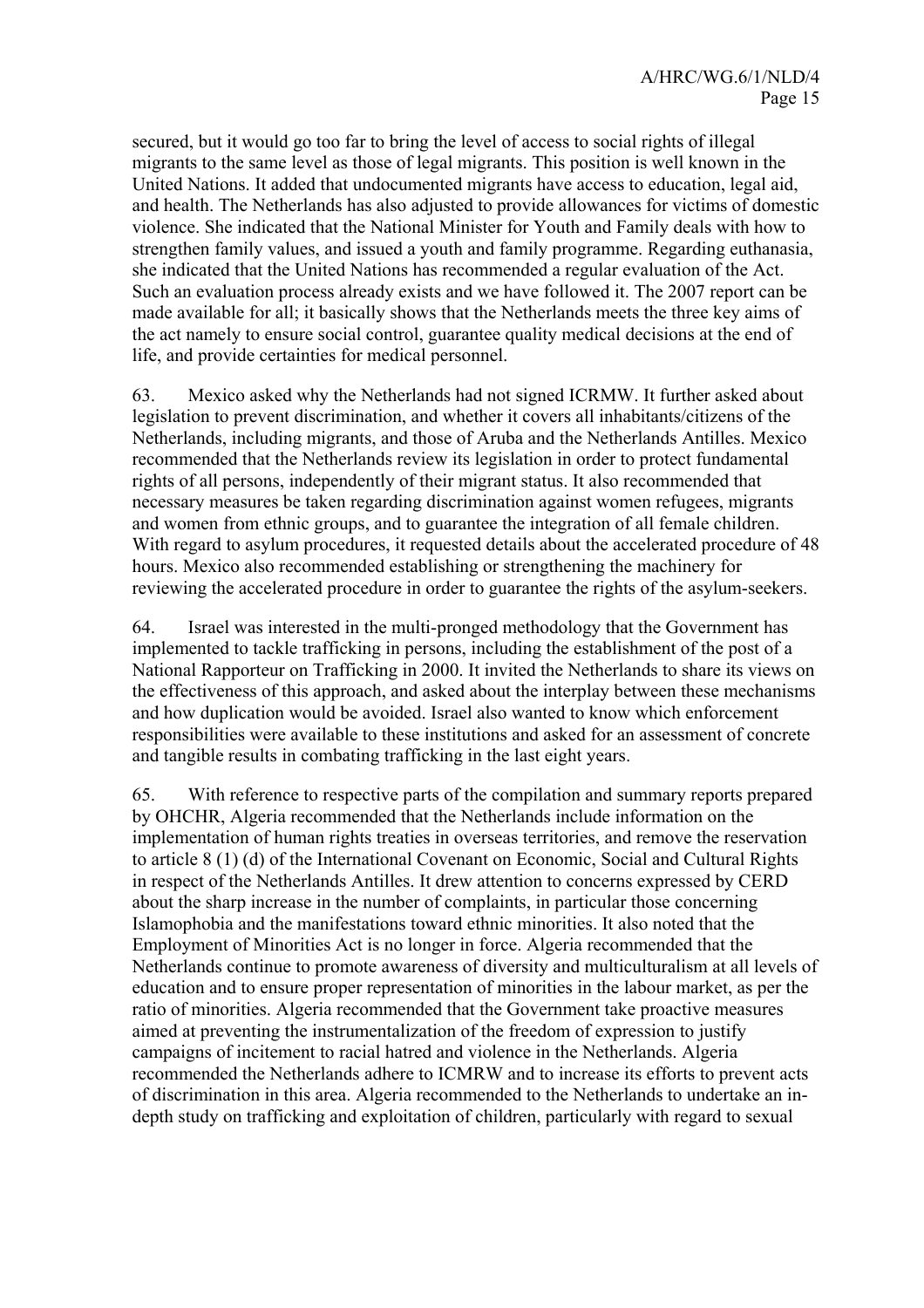abuse, child prostitution and child pornography, as a basis for urgent remedial action in this regard.

66. South Africa strongly encouraged the Government to accelerate efforts in increasing female representation in top positions in the senior public service to 25 percent by 2011. South Africa invited the Netherlands to further elaborate on the Government's efforts to deal with the persisting problem of racial profiling and the success brought about by such interventions. It also asked for more details with regard to reservations entered on article 8(1) (d) of the International Covenant on Economic, Social and Cultural Rights and intentions to remove them. Lastly, South Africa requested information on numerous reservations on some of the key provisions of ICCPR, and whether the Government was considering the withdrawal of these reservations. It also requested information on measures regarding verification methods in place in regard to political parties and social institutions aimed at ensuring that these do not propagate racist and xenophobic agendas.

67. Morocco noted that article 1 of the Constitution states that all are treated equally under similar circumstances, and that no discrimination is allowed. This implies ensuring that beliefs and feelings of all believers are respected and measures are taken to combat defamation and intolerance. It noted with satisfaction the statement by the State Secretary of Justice that freedom for Muslims to practice their religion is a key theme of integration policies. It welcomed the position of the Government to dissociate itself from the most recent provocative act by Mr. Wilders, such acts being shocking to Muslim feelings. Morocco wanted to know whether the Government intended to take preventive measures against the defamation of Islam or any other religion or to discourage it, and what its intentions are with regard to adhering to ICRMW.

68. Jordan highlighted that the freedom of expression and opinion must be within a framework that allows for restrictions without necessarily involving an infringement on the rights of others. It asked how the Netherlands explained that respective provisions and constraints were not formalized. Jordan expressed the hope that the action plan designed to combat discrimination and Islamophobia would prove successful. It further expressed satisfaction about efforts made with regard to asylum-seekers, migrants and trafficking in persons, and welcomed the 0.8 percent of GDP allotted to combating poverty, an example that should be followed by other countries. Jordan recommended that the Netherlands take legal measures to deal with intolerance and initiate an awareness-raising campaign for the society at large to ensure a more generalized tolerance.

69. Azerbaijan emphasized that all measures should be taken to avoid the acts that could offend religious and cultural sentiments of others and strengthen polarization in society. It stressed the Netherlands' efforts to promote media literacy. While noting the creation of the Equal Treatment Commission, it wanted to know how effective it was vis-à-vis combating discrimination, and which enforcement measures are envisaged. It also asked about plans to adhere to ICRMW.

70. Switzerland, taking note of the new anti-terrorism legislation, which extends the scope of manoeuvre of services in charge, recommended that measures be implemented in respect of international human rights obligations, including the right to a fair trial and the right to freedom and security of the person. Switzerland asked whether the newly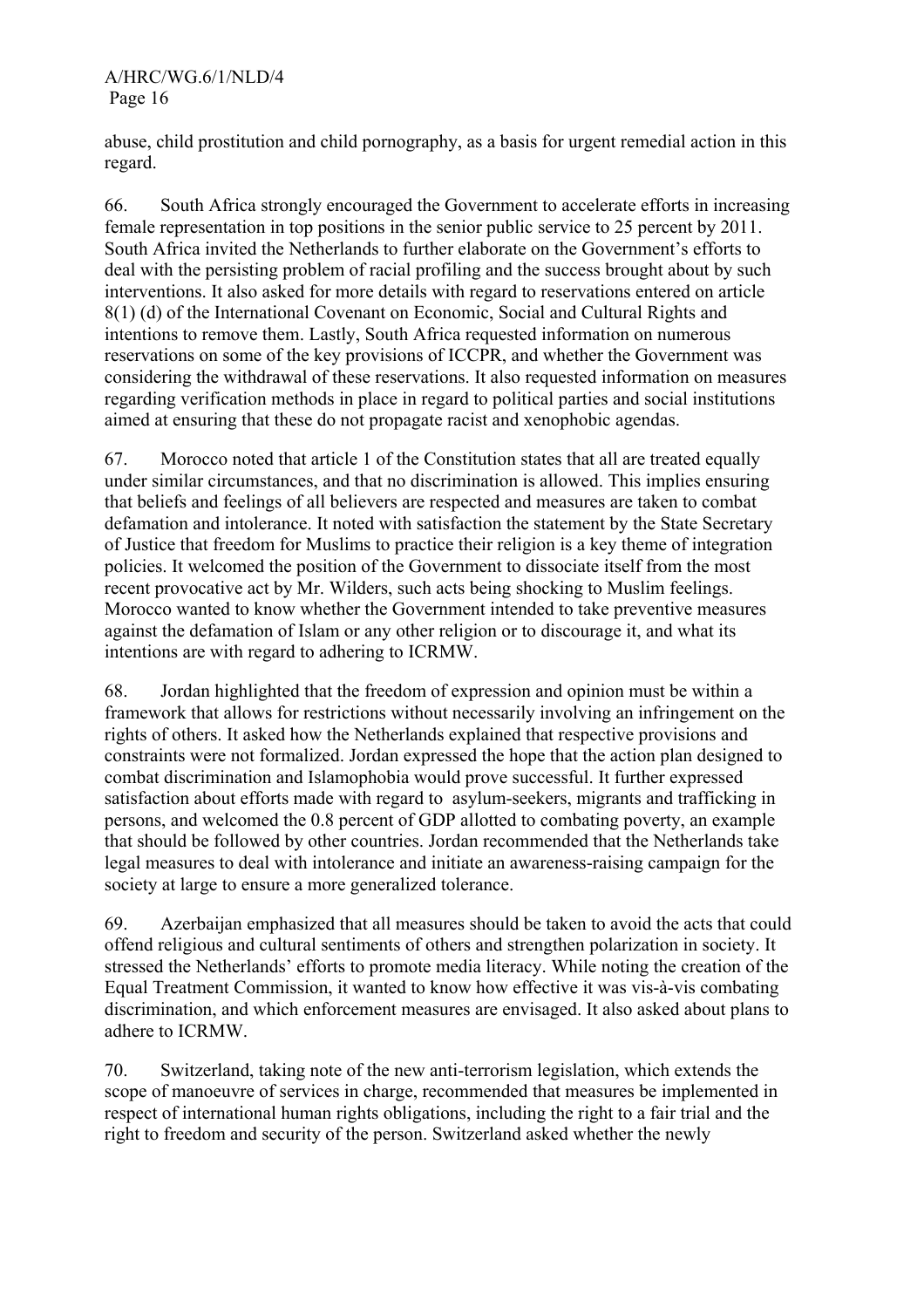established Article 1 Association may receive complaints by individuals concerning discrimination, whether these complaints will be submitted to courts on behalf of victims, and whether they will be incorporated in statistics. Lastly, Switzerland invited the Netherlands to provide information on its action plan on human rights education, noting that other States could benefit from its conclusions.

71. New Zealand noted with concern that there is growing polarization in the Netherlands between people of Dutch origin and immigrants, and the rising tide of racist and xenophobic sentiments this has generated. It asked how much progress the Netherlands has made in establishing a national human rights institution based on the Paris Principles, which had been one of its pledges for the Human Rights Council. New Zealand recommended that the Netherlands take the necessary steps to establish this institution, which would play an important role in ensuring the protection of human rights and fundamental freedoms that form the very basis of Dutch society.

72. Saudi Arabia noted that the phenomenon of discrimination, targeting in particular Muslim communities, was for a proof of the deteriorating living conditions of these communities. With reference to the film "Fitna", which was provocative and an unacceptable exploitation of the freedom of expression, it noted that the Netherlands had legislation but that international standards relating to prohibition of discrimination were not effectively enforced. It requested information on measures the Netherlands has taken to deal with Islamophobia and to raise awareness in order to promote tolerance and mutual respect. Taking into account measures and legislation, Saudi Arabia recommended to enforce legislation on equality and non-discrimination, adopt measures to combat Islamophobia, and to work on promoting a society of tolerance through educational measures.

73. Sweden asked a follow-up question with respect to trafficking. It noted that the Government has taken measures to combat trafficking in human beings, as described in its national report. In her 2007 report, the National Rapporteur on Trafficking issued a number of recommendations on further measures to be taken and to strengthen provisions for assistance to victims. Sweden asked if the Netherlands could elaborate on its view on these recommendations and other proposals made by the National Rapporteur.

74. The State Secretary of Justice indicated that the Netherlands has established a national human trafficking task force, with the duty to combine and coordinate all efforts of existing institutions, such as special police units and the National Rapporteur. The task force will exchange best practices and eliminate bottlenecks, with a view to adding to existing infrastructure.

75. The State Secretary of Justice stated that all inhabitants are protected against discrimination, be they Dutch nationals or migrants. The equal treatment law applies to the European part of the Netherlands. The Netherlands Antilles is considering a similar act on equality of treatment. She stated that various data, such as on health, trade union membership or criminal convictions constitute special data. Processing such data can be a breach of privacy, so there are specific restrictions in the law in this regard. Such data can only be revealed in circumstances where it is inevitable to do so. She added that by 2009 the national network of anti-discrimination bureaus will cover entire country and local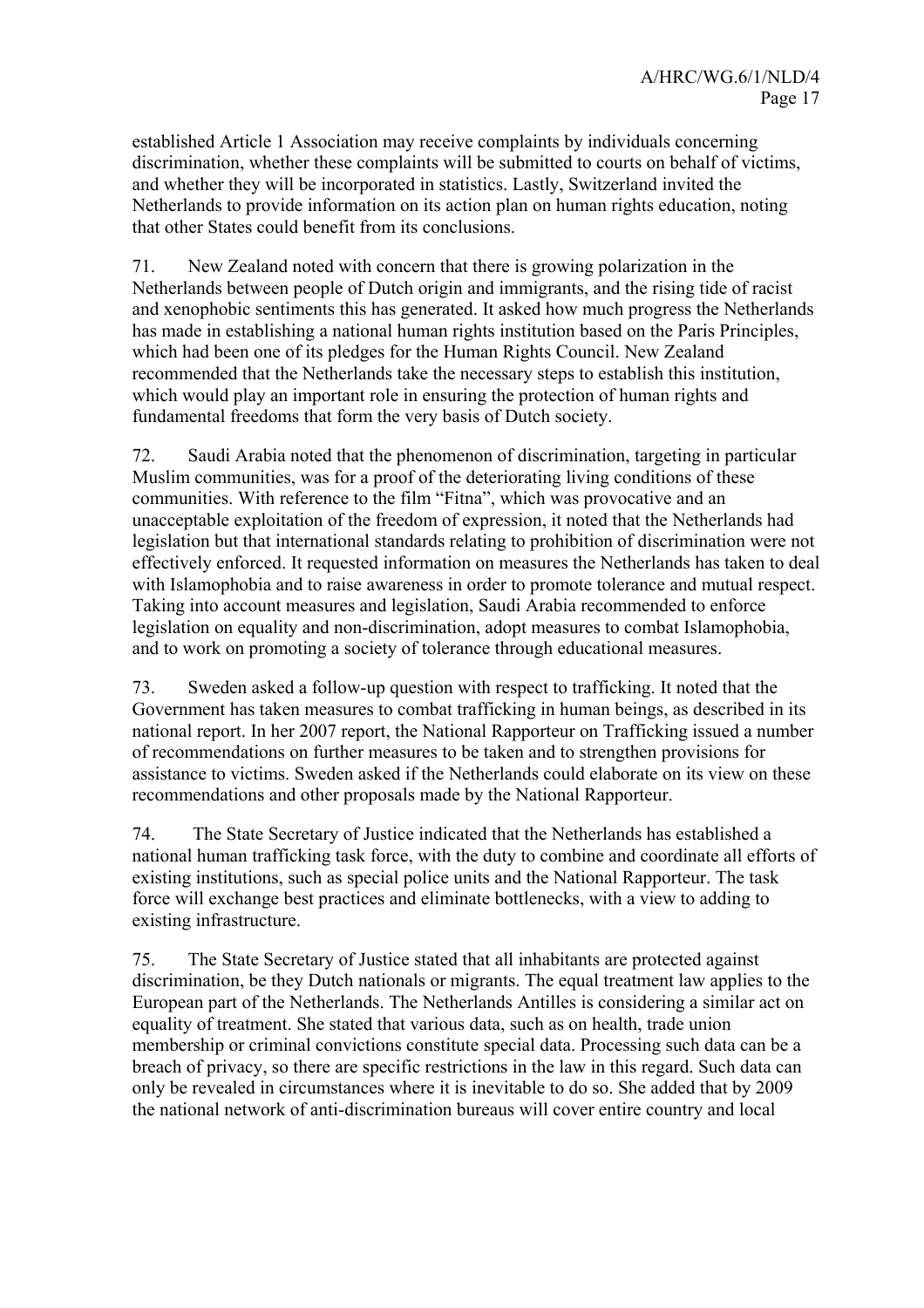governments will be required to provide assistance. A public information campaign will be launched to assist victims of discrimination in filling reports.

76. The State Secretary of Justice stated that the European part, Aruba and the Netherlands Antilles are three co-equal fully autonomous partners in their respective affairs. The Netherlands had stressed its concerns with the findings of the European Committee for the Prevention of Torture and Inhuman or Degrading Treatment or Punishment (CPT), and pledged 9.5million euros to modernize the prison system in Netherlands Antilles. The CPT had recommended that progress be monitored, and the State Secretary of Justice stated that cells have been improved since the issuance of the CPT report. Plans have been made to improve remaining facilities and the Netherlands is on its way to do so. She indicated that there are strict codes of conduct for the treatment of detainees and ill-treatment is dealt with and punished. Special detectives are assigned to deal with this issue, audits take place every three months regarding detention conditions and cell capacities, and prison officers are also trained in human rights. She added that prisoners are also informed of their rights under human rights treaties.

77. In her closing remarks, the State Secretary of Justice noted appreciation for all questions and remarks made, including the raising of issues in which the Netherlands can improve, which was its hope for this process. She appreciated and evaluated all questions and remarks made. Regarding the recommendations that were made, she indicated that the Government would examine them carefully and would come back to the Working Group in writing well before the eighth session of the Council. She stated that the promotion and protection of human rights is a continuous process and UPR is an excellent instrument to facilitate this process.

# **III. CONCLUSIONS AND/OR RECOMMENDATIONS**

78. In the course of the discussion, the following recommendations were made to the Netherlands:

- 1. Ratify as soon as possible the International Convention on the Protection of All Persons from Enforced Disappearance (France); to ratify the Optional Protocol to the Convention against Torture and Other Cruel, Inhuman or Degrading Treatment or Punishment and the Optional Protocol to the Convention on the Rights of the Child on the involvement of children in armed conflict (Brazil) and to set clear time frames in this regard, and that the Human Rights Council be informed accordingly (Russian Federation);
- 2. Initiate a debate on the death penalty, with a view to reaching responsive conclusions consistent with international human rights law (Egypt);
- 3. Reconsider the legality of prostitution given its impact on the realization of a whole range of rights (Egypt);
- 4. That a mechanism be established with a view to verifying that political parties and social institutions do not adopt racist or xenophobic programmes (Egypt);
- 5. Lawmakers discharge their responsibility under the International Covenant on Civil and Political Rights, in particular with regard to the prohibition of incitement to hatred by law, and enacting the necessary restrictions to protect the rights of others (Egypt);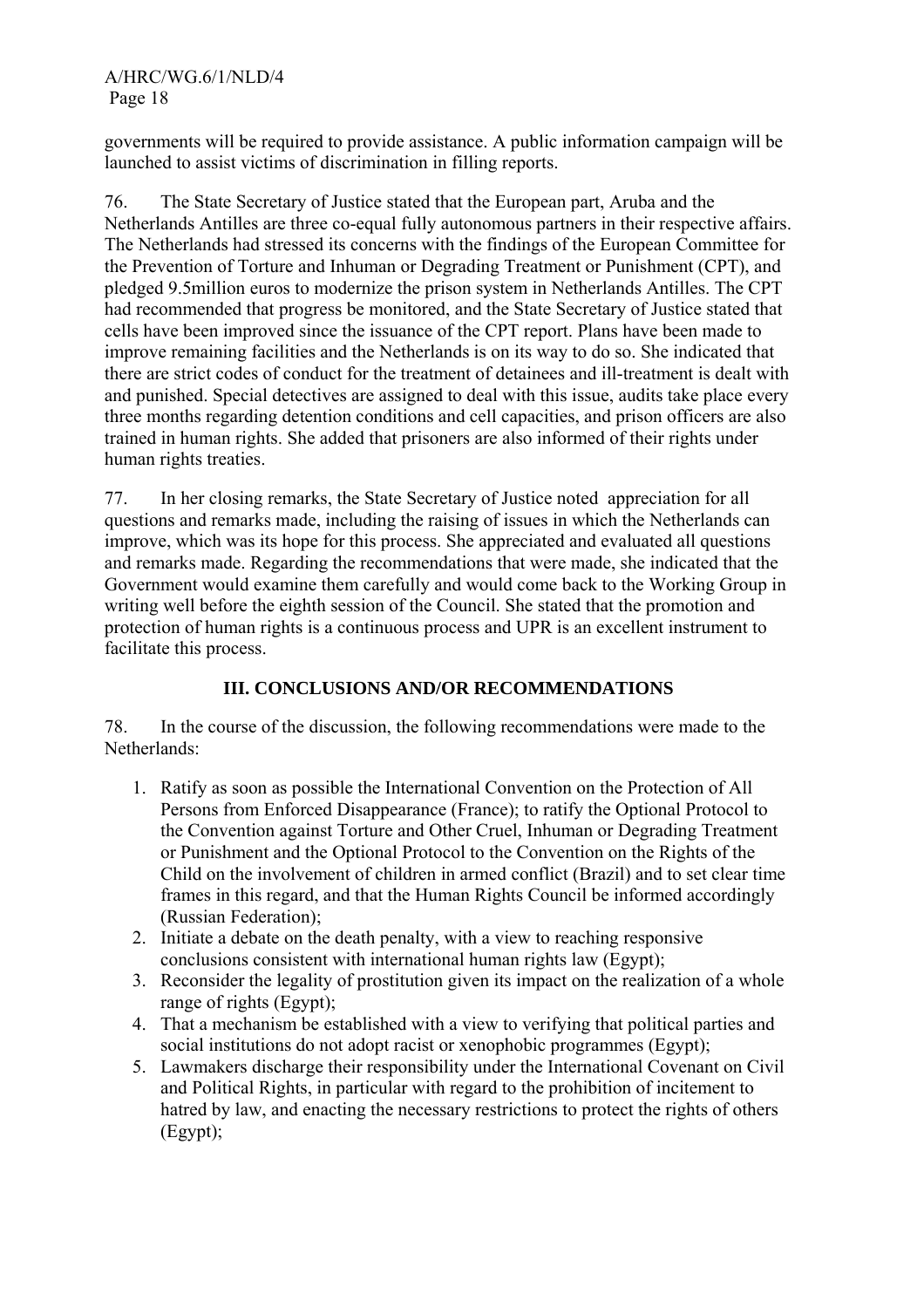- 6. Take appropriate measures to prevent the use of excessive force by security forces when forcibly repatriating migrants, refugees and asylum-seekers (Nigeria);
- 7. Accede to the International Convention on the Protection of the Rights of All Migrant Workers and Members of Their Families (Egypt, Peru, Algeria) and to increase its efforts to prevent acts of discrimination against migrants (Algeria);
- 8. Continue efforts to intensify the investigation and prosecution of racial hatred and related violence through criminal legal proceedings and other measures (Canada) and to implement all the articles of International Convention on the Elimination of All Forms of Racial Discrimination (Cuba);
- 9. Ensure that information on the implementation of human rights conventions in the overseas territories be consistently included in reports to treaty bodies (United Kingdom, Russian Federation, Algeria);
- 10. Consider withdrawal of reservations with respect to the Convention on the Rights of the Child (Russian Federation) and International Covenant on Economic, Social and Cultural Rights with regard to the Netherlands Antilles (Russian Federation, Algeria);
- 11. Strengthen rules and regulations with regard to hatred, defamation of religions and Islamophobia (Islamic Republic of Iran) and enforce legislation on equality and non- discrimination and adopt measures to combat Islamophobia (Saudi Arabia);
- 12. To promote and strengthen the foundation of the family and its values among the society (Islamic Republic of Iran);
- 13. Take a leading role in setting the tone of the current national debate on integration issues and have the voices of migrants and other groups also be heard (Turkey); Continue to engage in a national dialogue with a view to promoting respect for diversity and tolerance and consider establishing an institutional mechanism to ensure respect for diversity and tolerance (India);
- 14. Complete investigations about civil and criminal implications concerning the release of the film 'Fitna' and initiate prosecution of the author in accordance with Dutch law (Pakistan);
- 15. Consider formulating measures that would recognize that a truly meaningful enjoyment of the right to freedom of expression is only realized when exercised with responsibility (Malaysia), and undertake proactive measures aimed at preventing the instrumentalization of the freedom of expression to justify campaigns of incitement to racial hatred and violence in the Netherlands (Algeria);
- 16. Ensure the inclusion of a gender perspective the follow-up to the UPR (Slovenia);
- 17. Take part in international activities to promote and protect human rights on the basis of equitable and mutual respect for dialogue (Belarus);
- 18. Undertake consistent efforts to counter racism and promote social and religious cohesion (Indonesia);
- 19. Consider implementing the recommendations of the Special Rapporteur on violence against women and CEDAW (India), and strengthen measures to increase the participation by ethnic minority women in line with CEDAW recommendations, and consider intensifying human rights education (Ghana);
- 20. Continue to promote awareness of diversity and multiculturalism at all levels of education (Algeria, Republic of Korea);
- 21. Address the issue of demand in the destination country in order to be successful in the fight against trafficking in persons (Bangladesh);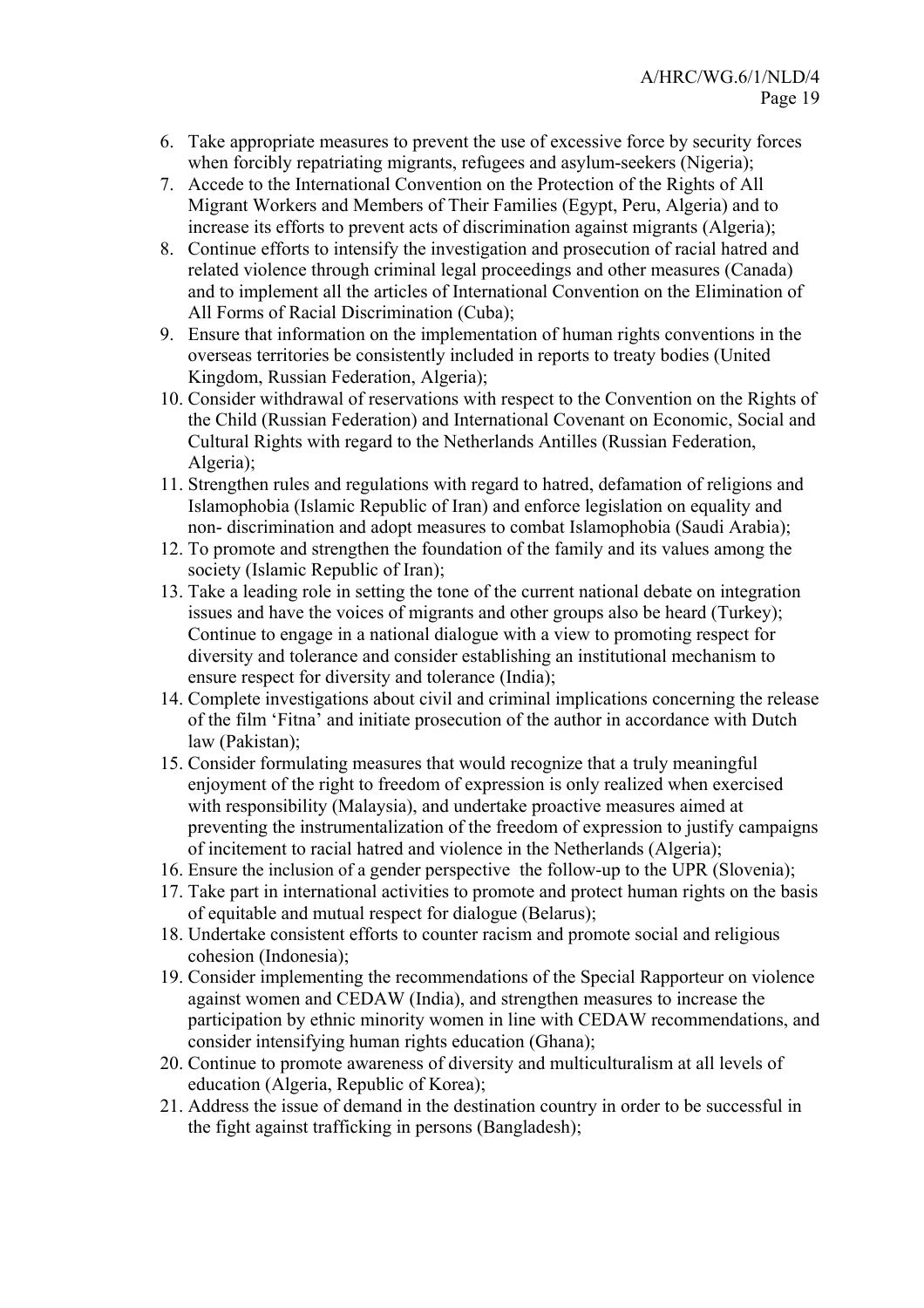- 22. While promoting the rights of freedom of opinion and expression, pay due attention to commiserating responsibility and respect for others (Bangladesh);
- 23. Review its legislation in order to protect fundamental rights of all persons, independently of their migrant status, and take necessary measures regarding discrimination against women refugees, migrants and women from ethnic groups, and to guarantee the integration of all women victims of trafficking (Mexico);
- 24. Establish or strengthen the machinery for reviewing the accelerated procedure of 48 hours in order to guarantee the rights of the asylum-seekers (Mexico);
- 25. To ensure proper representation of minorities in the labour market as per the ratio of minorities (Algeria);
- 26. Undertake an in-depth study on trafficking and exploitation of children, particularly with regard to sexual abuse, child prostitution and child pornography, as a basis for urgent remedial action in this regard (Algeria);
- 27. Accelerate efforts in increasing female representation in top positions in the senior public service to 25 per cent by 2011 (South Africa);
- 28. Take legal measures to deal with intolerance and initiate an awareness-raising campaign for the society at large to ensure a more generalized tolerance (Jordan);
- 29. While implementing anti-terrorism measures, respect international human rights obligations, including the right to a fair trial and the right to freedom and security of the person (Switzerland); and consider revising all anti-terrorism legislation to bring it in line with the highest human rights standards (Cuba);
- 30. Take necessary steps to establish a national human rights institution (New Zealand);
- 31. Work on promoting a society of tolerance through educational measures (Saudi Arabia).

79. These recommendations will be examined by the Netherlands, which will provide a response in due time. The response of the Netherlands will be included in the outcome to be adopted by the Human Rights Council at its eighth session.

80. All conclusions and/or recommendations contained in this report reflect the position of the submitting state(s) and /or the State under review thereon. They should not be construed as endorsed by the Working Group as a whole.